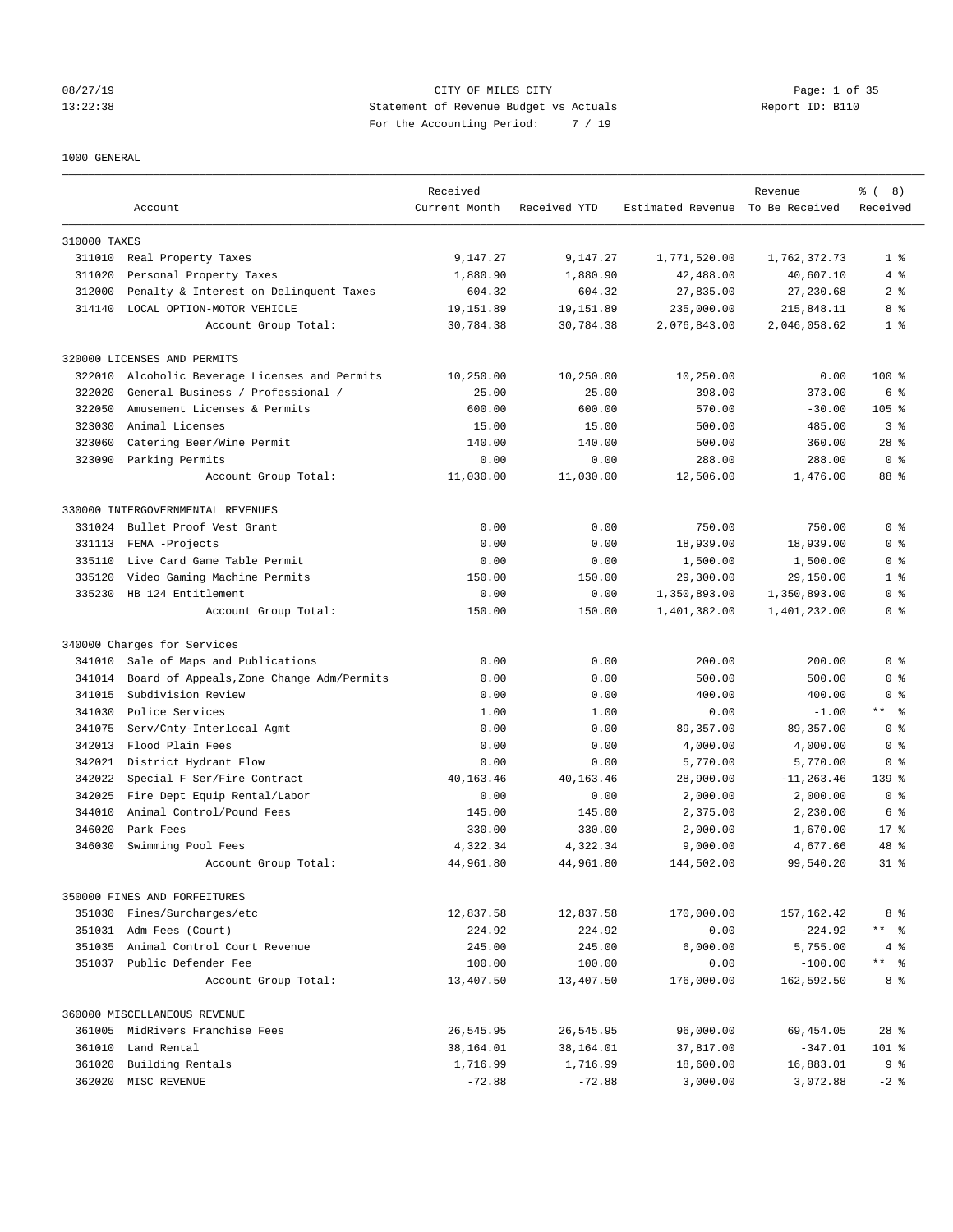# 08/27/19 CITY OF MILES CITY Page: 2 of 35 13:22:38 Statement of Revenue Budget vs Actuals Report ID: B110 For the Accounting Period: 7 / 19

### 1000 GENERAL

|        |                                       | Received      |              |                   | Revenue        | ී (<br>8)       |
|--------|---------------------------------------|---------------|--------------|-------------------|----------------|-----------------|
|        | Account                               | Current Month | Received YTD | Estimated Revenue | To Be Received | Received        |
| 362022 | Health Ins-MMIA Emp Benefits Prog     | 777.30        | 777.30       | 0.00              | $-777.30$      | $***$ $\approx$ |
| 365014 | Denton Field Project/2015             | $-300.00$     | $-300.00$    | 0.00              | 300.00         | $***$ $ -$      |
| 366040 | Misc.-BHS                             | 0.00          | 0.00         | 900.00            | 900.00         | 0 <sup>8</sup>  |
|        | Account Group Total:                  | 66,831.37     | 66,831.37    | 156,317.00        | 89,485.63      | $43$ %          |
|        | 370000 INVESTMENT EARNINGS            |               |              |                   |                |                 |
| 371010 | Investment Earnings                   | 1,711.96      | 1,711.96     | 9,000.00          | 7,288.04       | 19 <sup>°</sup> |
|        | Account Group Total:                  | 1,711.96      | 1,711.96     | 9,000.00          | 7,288.04       | 19 <sup>°</sup> |
|        | 380000 OTHER FINANCING SOURCES        |               |              |                   |                |                 |
| 381070 | Proceeds/Loans/Intercap 016-2015      | 0.00          | 0.00         | 175,000.00        | 175,000.00     | 0 <sup>8</sup>  |
| 382020 | Compensation for Loss of Fixed Assets | 0.00          | 0.00         | 41,800.00         | 41,800.00      | 0 <sup>8</sup>  |
| 383000 | Interfund Operating Transfer          | 25,461.00     | 25,461.00    | 588,347.00        | 562,886.00     | $4\degree$      |
|        | Account Group Total:                  | 25,461.00     | 25,461.00    | 805,147.00        | 779,686.00     | 3 <sup>8</sup>  |
|        | Fund Total:                           | 194,338.01    | 194,338.01   | 4,781,697.00      | 4,587,358.99   | 4%              |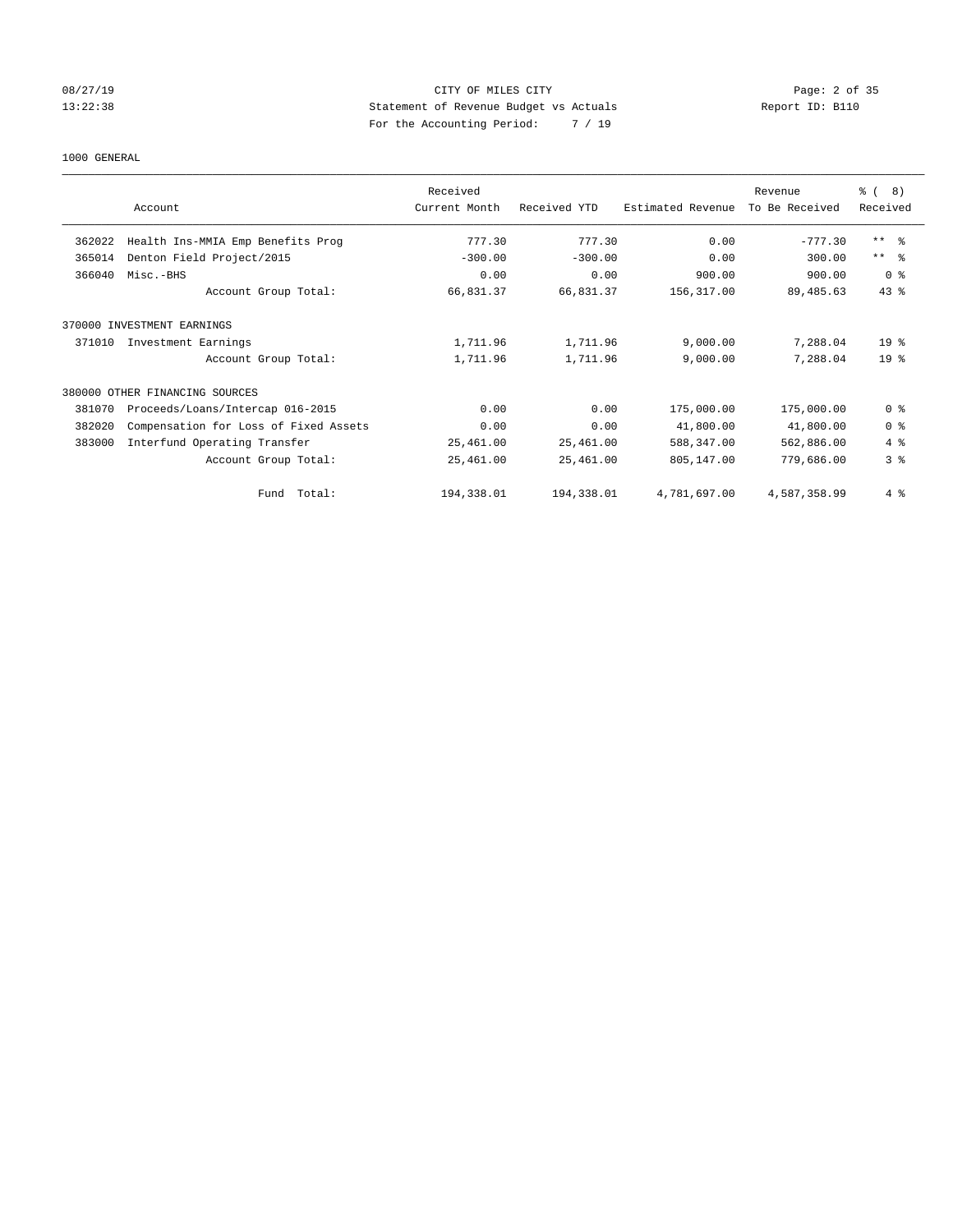# 08/27/19 CITY OF MILES CITY Page: 3 of 35 13:22:38 Statement of Revenue Budget vs Actuals Report ID: B110 For the Accounting Period: 7 / 19

### 2220 LIBRARY

|                                             | Received      |              |                   | Revenue        | $\frac{6}{6}$ (<br>$\left(8\right)$ |
|---------------------------------------------|---------------|--------------|-------------------|----------------|-------------------------------------|
| Account                                     | Current Month | Received YTD | Estimated Revenue | To Be Received | Received                            |
| 340000 Charges for Services                 |               |              |                   |                |                                     |
| Serv/Cnty-Interlocal Agmt<br>341075         | 0.00          | 0.00         | 41,015.00         | 41,015.00      | 0 <sup>8</sup>                      |
| 346070<br>Library Fees                      | 163.60        | 163.60       | 4,000.00          | 3,836.40       | 4%                                  |
| Book Sales<br>346074                        | 9.25          | 9.25         | 400.00            | 390.75         | 2 <sup>8</sup>                      |
| Account Group Total:                        | 172.85        | 172.85       | 45, 415.00        | 45, 242. 15    | 0 <sup>8</sup>                      |
| 360000 MISCELLANEOUS REVENUE                |               |              |                   |                |                                     |
| Donation-Library Board of Trustee<br>365035 | 563.00        | 563.00       | 0.00              | $-563.00$      | $***$ $\frac{6}{5}$                 |
| Account Group Total:                        | 563.00        | 563.00       | 0.00              | $-563.00$      | $***$ $\approx$                     |
| 380000 OTHER FINANCING SOURCES              |               |              |                   |                |                                     |
| Interfund Operating Transfer<br>383000      | 25,445.00     | 25,445.00    | 325,000.00        | 299,555.00     | 8 %                                 |
| Account Group Total:                        | 25,445.00     | 25,445.00    | 325,000.00        | 299,555.00     | 8 %                                 |
| Fund Total:                                 | 26,180.85     | 26,180.85    | 370,415.00        | 344, 234. 15   | 7 %                                 |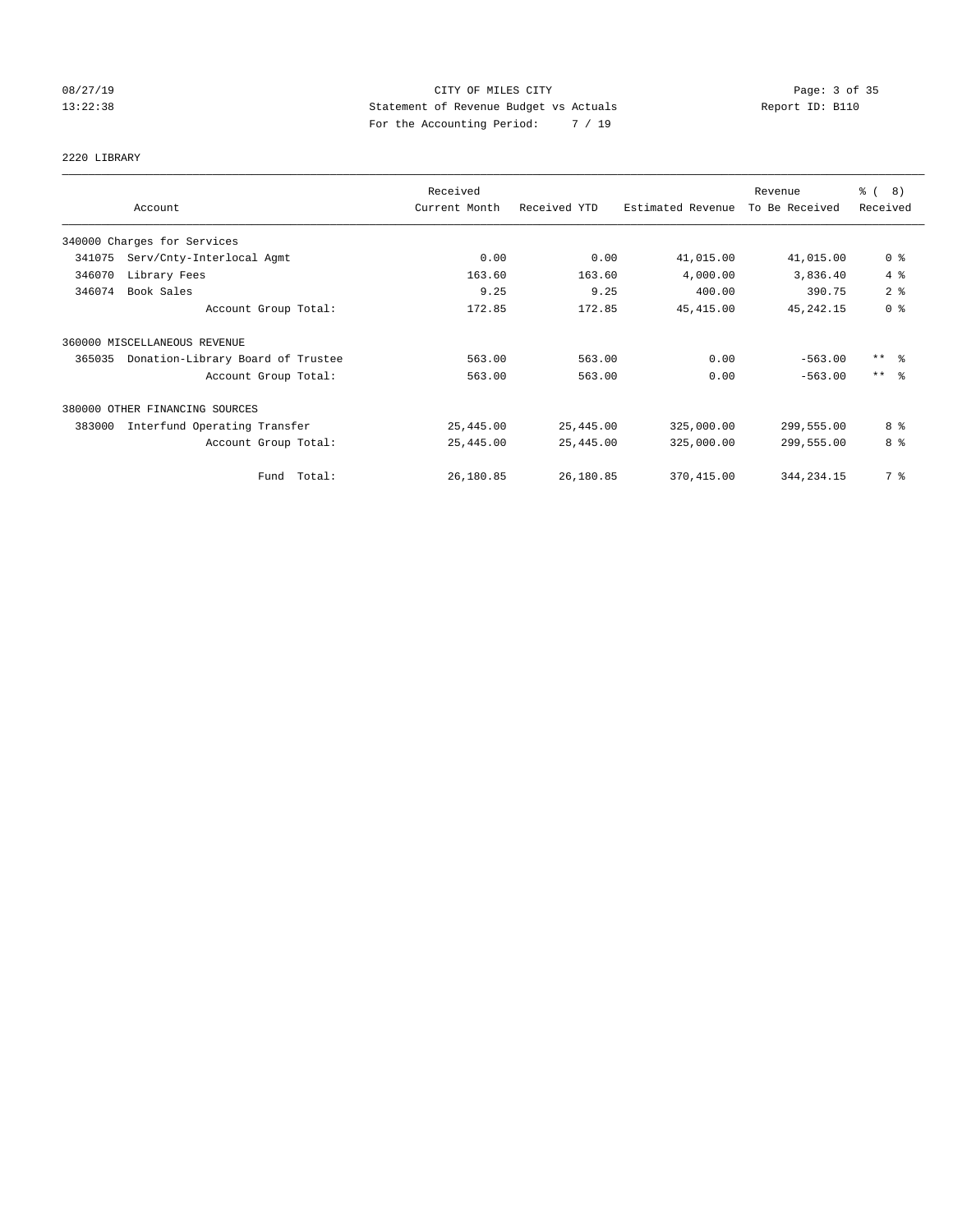# 08/27/19 CITY OF MILES CITY Page: 4 of 35 13:22:38 Statement of Revenue Budget vs Actuals Report ID: B110 For the Accounting Period: 7 / 19

2260 EMERGENCY DISASTER

|              | Account                                | Received<br>Current Month | Received YTD | Estimated Revenue | Revenue<br>To Be Received | $\frac{6}{6}$ ( 8)<br>Received |
|--------------|----------------------------------------|---------------------------|--------------|-------------------|---------------------------|--------------------------------|
| 310000 TAXES |                                        |                           |              |                   |                           |                                |
| 311010       | Real Property Taxes                    | 84.48                     | 84.48        | 19,000.00         | 18,915.52                 | 0 %                            |
| 311020       | Personal Property Taxes                | 19.75                     | 19.75        | 450.00            | 430.25                    | $4 \text{ }$                   |
| 312000       | Penalty & Interest on Delinquent Taxes | 5.75                      | 5.75         | 0.00              | $-5.75$                   | $***$ $\approx$                |
|              | Account Group Total:                   | 109.98                    | 109.98       | 19,450.00         | 19,340.02                 | 1 %                            |
|              | Fund Total:                            | 109.98                    | 109.98       | 19,450.00         | 19,340.02                 | 1 <sup>8</sup>                 |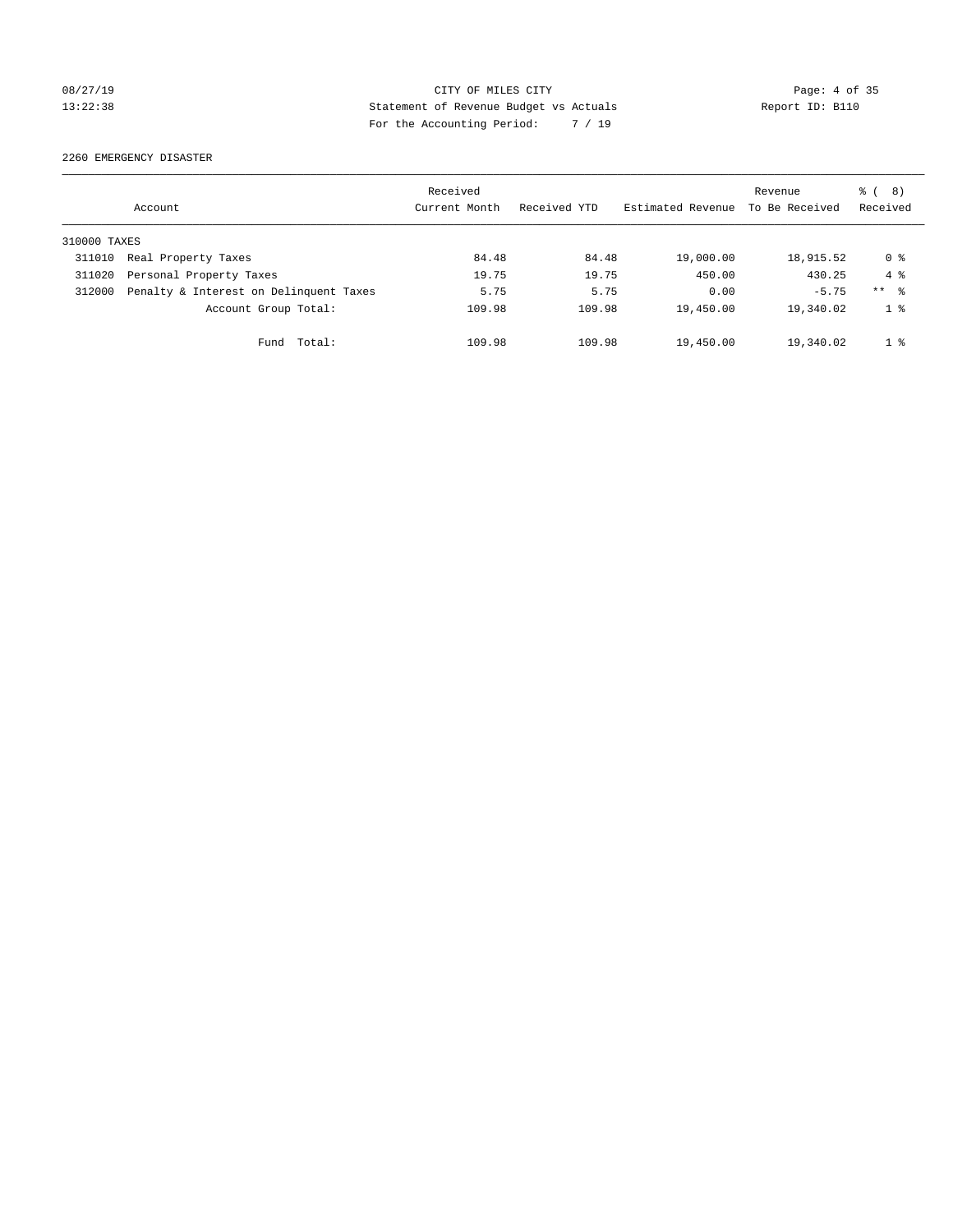# 08/27/19 CITY OF MILES CITY Page: 5 of 35 13:22:38 Statement of Revenue Budget vs Actuals Report ID: B110 For the Accounting Period: 7 / 19

2270 Health

| Account                                | Received<br>Current Month | Received YTD | Estimated Revenue | Revenue<br>To Be Received | <sub>ර</sub> ි ( 8 )<br>Received |
|----------------------------------------|---------------------------|--------------|-------------------|---------------------------|----------------------------------|
| 380000 OTHER FINANCING SOURCES         |                           |              |                   |                           |                                  |
| Interfund Operating Transfer<br>383000 | 0.00                      | 0.00         | 13,000.00         | 13,000.00                 | 0 %                              |
| Account Group Total:                   | 0.00                      | 0.00         | 13,000.00         | 13,000.00                 | 0 %                              |
| Fund Total:                            | 0.00                      | 0.00         | 13,000.00         | 13,000.00                 | 0 %                              |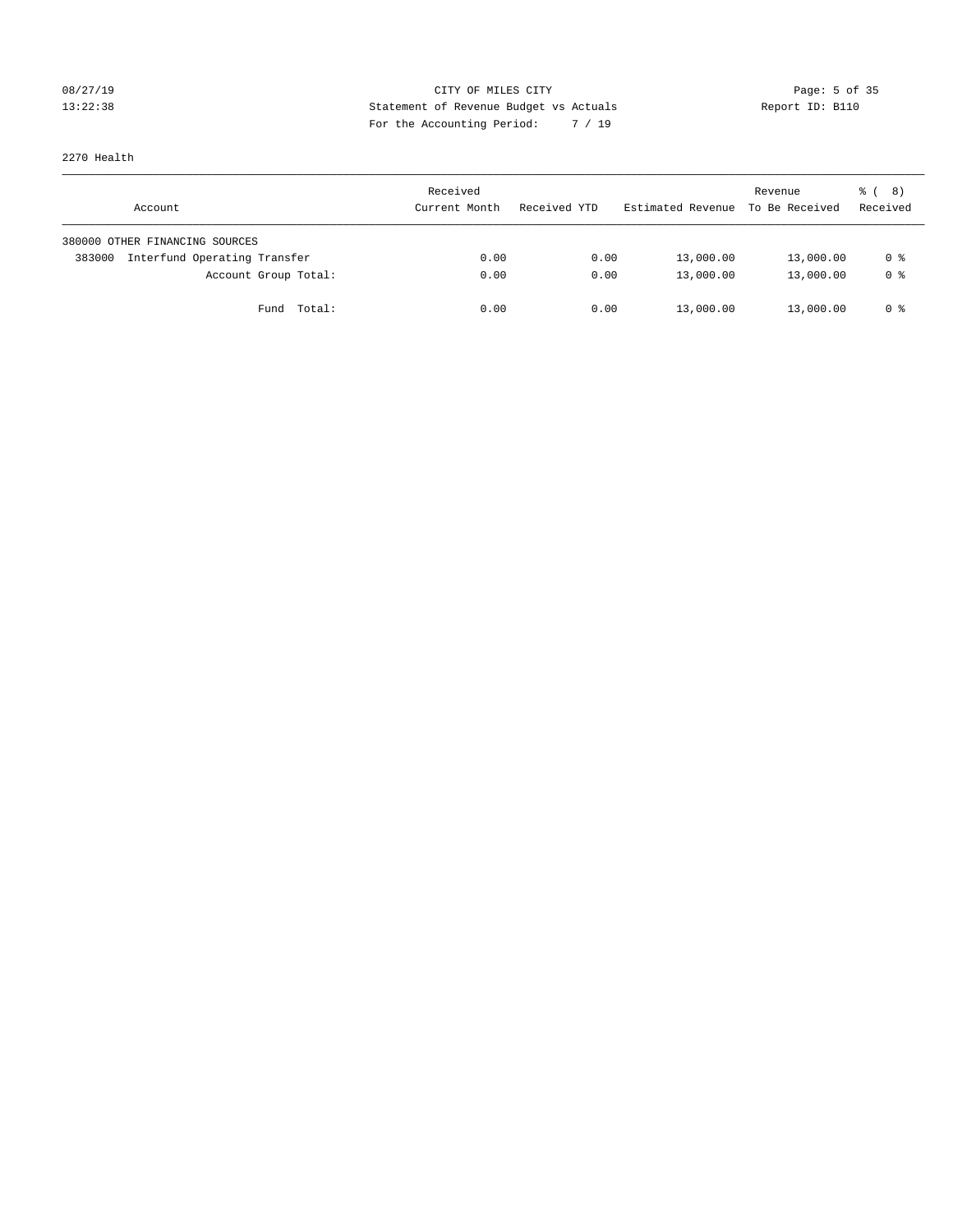# 08/27/19 CITY OF MILES CITY Page: 6 of 35 13:22:38 Statement of Revenue Budget vs Actuals Report ID: B110 For the Accounting Period: 7 / 19

2310 TIFD-Downtown

|              |                                        | Received      |              |                   | Revenue        | $\approx$ (<br>8) |
|--------------|----------------------------------------|---------------|--------------|-------------------|----------------|-------------------|
|              | Account                                | Current Month | Received YTD | Estimated Revenue | To Be Received | Received          |
| 310000 TAXES |                                        |               |              |                   |                |                   |
| 311010       | Real Property Taxes                    | 85.20         | 85.20        | 42,000.00         | 41,914.80      | 0 %               |
| 311020       | Personal Property Taxes                | 93.97         | 93.97        | 0.00              | $-93.97$       | $***$ $ -$        |
| 312000       | Penalty & Interest on Delinquent Taxes | 3.22          | 3.22         | 0.00              | $-3.22$        | $***$ $\approx$   |
|              | Account Group Total:                   | 182.39        | 182.39       | 42,000.00         | 41,817.61      | 0 <sup>8</sup>    |
|              | 370000 INVESTMENT EARNINGS             |               |              |                   |                |                   |
| 371010       | Investment Earnings                    | 152.35        | 152.35       | 0.00              | $-152.35$      | $***$ $\approx$   |
|              | Account Group Total:                   | 152.35        | 152.35       | 0.00              | $-152.35$      | $***$ $\approx$   |
|              | Fund Total:                            | 334.74        | 334.74       | 42,000.00         | 41,665.26      | 1 <sup>°</sup>    |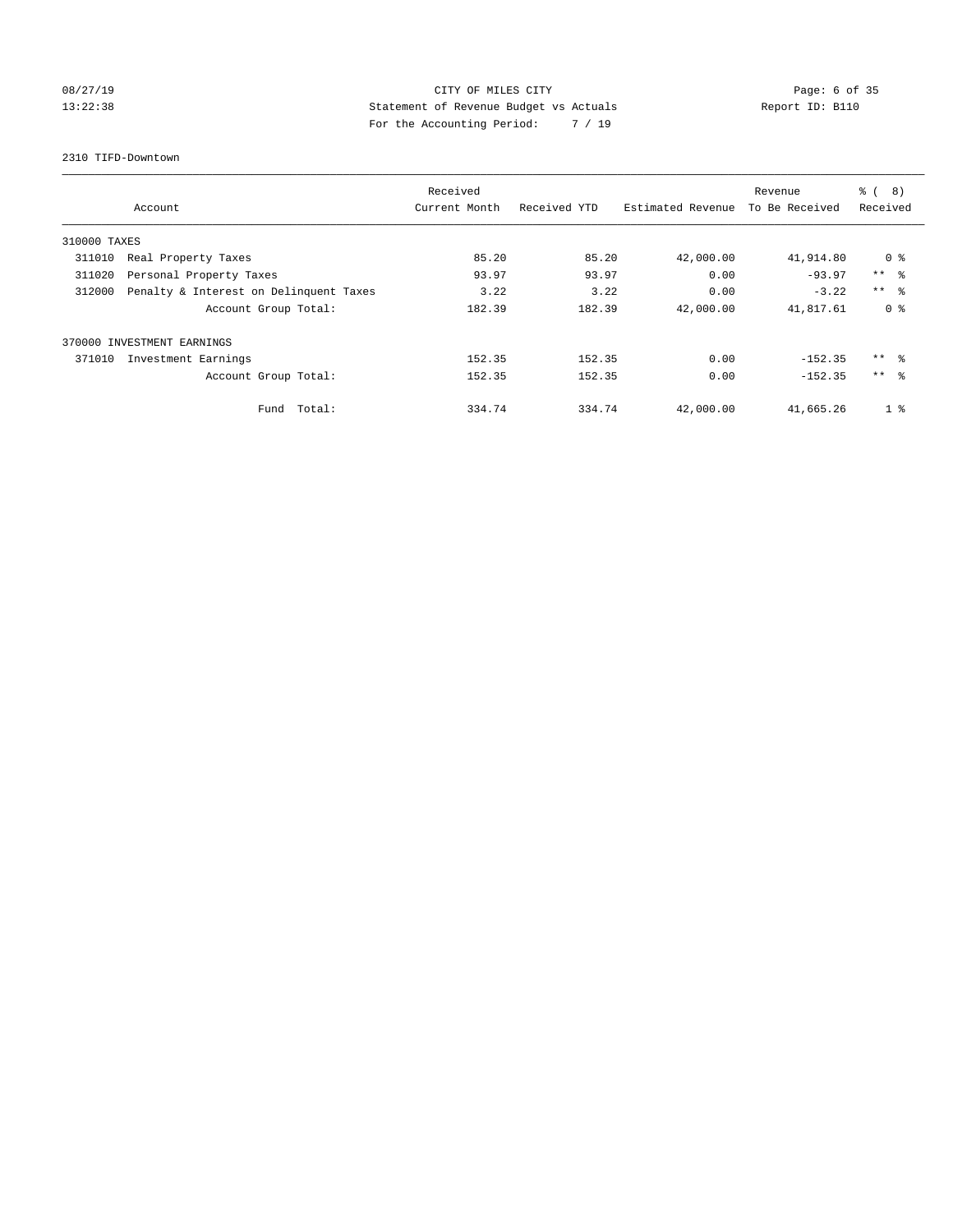### 08/27/19 Page: 7 of 35 13:22:38 Statement of Revenue Budget vs Actuals Report ID: B110 For the Accounting Period: 7 / 19

2350 Local Government/Study Commission

|              | Account                 |             | Received<br>Current Month |      | Received YTD | Estimated Revenue | Revenue<br>To Be Received | <sub>ර</sub> ි ( 8 )<br>Received |
|--------------|-------------------------|-------------|---------------------------|------|--------------|-------------------|---------------------------|----------------------------------|
| 310000 TAXES |                         |             |                           |      |              |                   |                           |                                  |
| 311010       | Real Property Taxes     |             |                           | 0.47 | 0.47         | 20.00             | 19.53                     | 2 <sup>8</sup>                   |
| 311020       | Personal Property Taxes |             |                           | 0.00 | 0.00         | 5.00              | 5.00                      | 0 <sup>8</sup>                   |
|              | Account Group Total:    |             |                           | 0.47 | 0.47         | 25.00             | 24.53                     | 2 <sup>8</sup>                   |
|              |                         | Fund Total: |                           | 0.47 | 0.47         | 25.00             | 24.53                     | 2 <sup>8</sup>                   |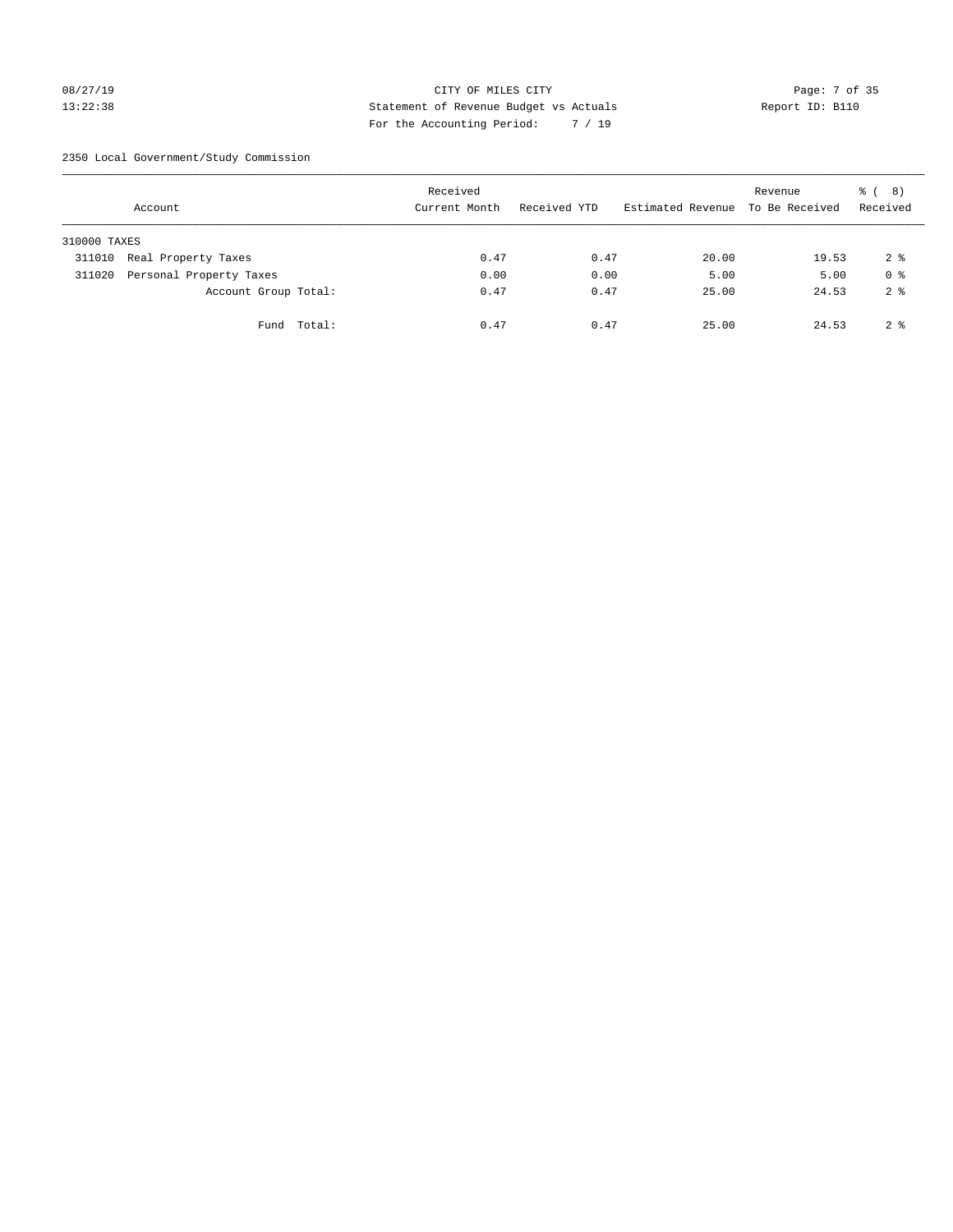### 08/27/19 CITY OF MILES CITY Page: 8 of 35 13:22:38 Statement of Revenue Budget vs Actuals Report ID: B110 For the Accounting Period: 7 / 19

2372 Permissive Medical Levy

|              | Account                                | Received<br>Current Month | Received YTD | Estimated Revenue | Revenue<br>To Be Received | (8)<br>ී (<br>Received |
|--------------|----------------------------------------|---------------------------|--------------|-------------------|---------------------------|------------------------|
| 310000 TAXES |                                        |                           |              |                   |                           |                        |
| 311010       | Real Property Taxes                    | 1,141.55                  | 1,141.55     | 258,184.00        | 257,042.45                | 0 %                    |
| 311020       | Personal Property Taxes                | 236.93                    | 236.93       | 0.00              | $-236.93$                 | $***$ %                |
| 312000       | Penalty & Interest on Delinquent Taxes | 20.15                     | 20.15        | 0.00              | $-20.15$                  | $***$ $\approx$        |
|              | Account Group Total:                   | 1,398.63                  | 1,398.63     | 258,184.00        | 256,785.37                | $1 \circ$              |
|              | Total:<br>Fund                         | 1,398.63                  | 1,398.63     | 258,184.00        | 256,785.37                | 1 <sup>8</sup>         |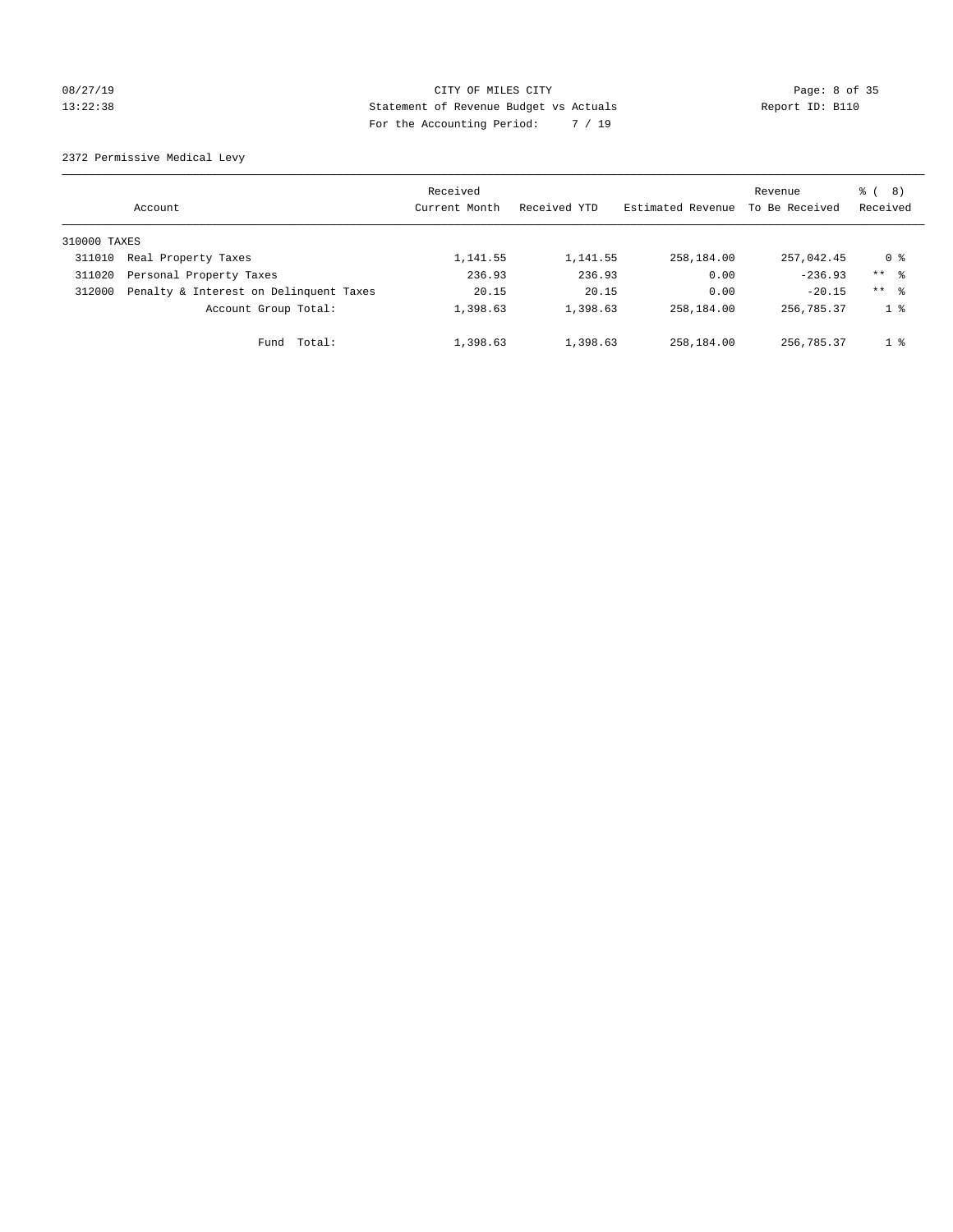### 08/27/19 CITY OF MILES CITY Page: 9 of 35 13:22:38 Statement of Revenue Budget vs Actuals Report ID: B110 For the Accounting Period: 7 / 19

2390 DRUG FORFEITURE

| Account                      | Received<br>Current Month | Received YTD | Estimated Revenue | Revenue<br>To Be Received | <sub>ර</sub> ි ( 8 )<br>Received |
|------------------------------|---------------------------|--------------|-------------------|---------------------------|----------------------------------|
| 350000 FINES AND FORFEITURES |                           |              |                   |                           |                                  |
| Drug Forfeitures<br>351013   | 0.00                      | 0.00         | 2,000.00          | 2,000.00                  | 0 %                              |
| Account Group Total:         | 0.00                      | 0.00         | 2,000.00          | 2,000.00                  | 0 <sup>8</sup>                   |
| Fund Total:                  | 0.00                      | 0.00         | 2,000.00          | 2,000.00                  | 0 %                              |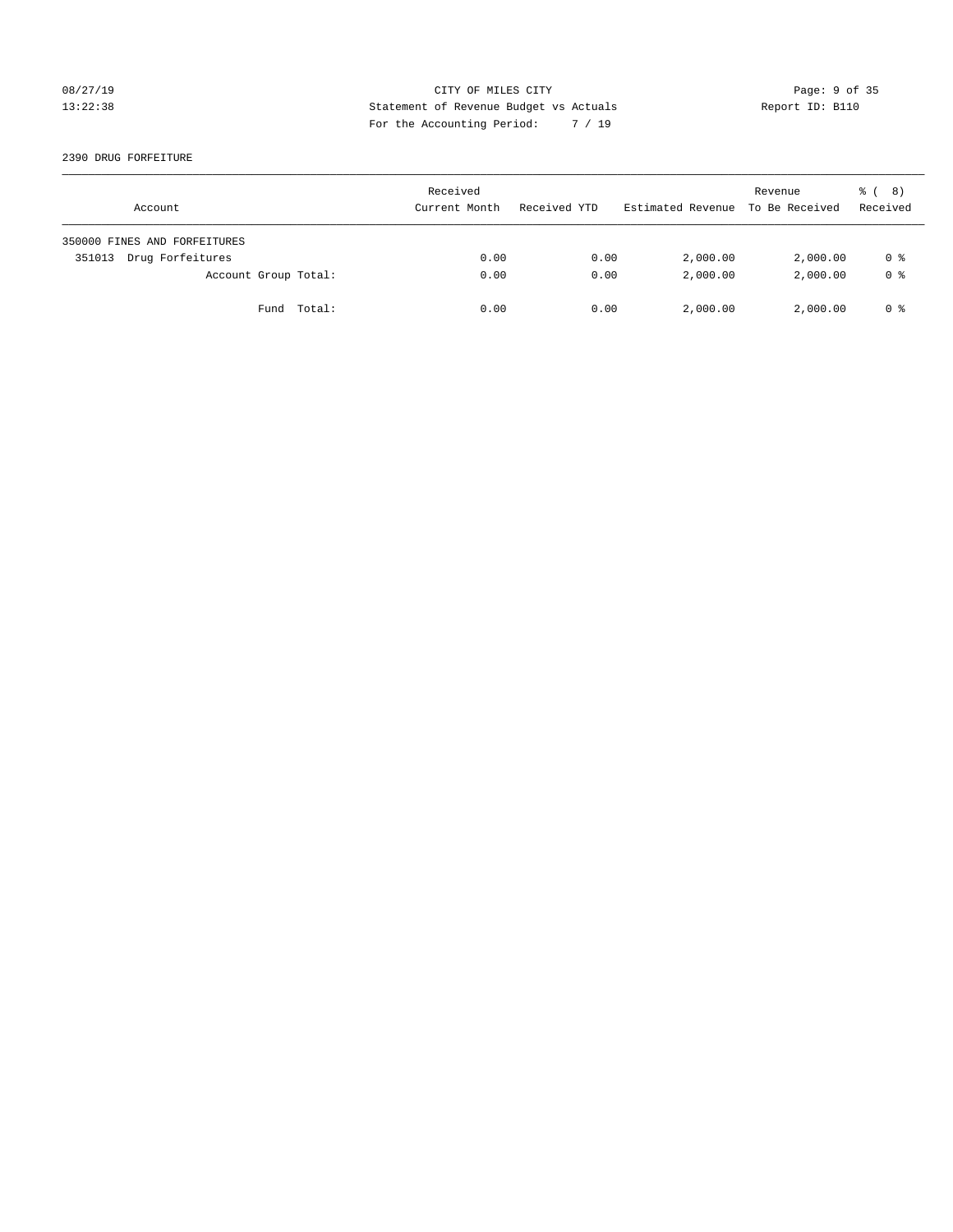### 08/27/19 **Page: 10 of 35** CITY OF MILES CITY **Page: 10 of 35** 13:22:38 Statement of Revenue Budget vs Actuals Report ID: B110 For the Accounting Period: 7 / 19

### 2394 BUILDING CODE ENFORCEMENT

| Account                              | Received<br>Current Month | Received YTD | Estimated Revenue | Revenue<br>To Be Received | $\frac{6}{6}$ ( 8)<br>Received |
|--------------------------------------|---------------------------|--------------|-------------------|---------------------------|--------------------------------|
| 320000 LICENSES AND PERMITS          |                           |              |                   |                           |                                |
| Building & Related Permits<br>323010 | 16,955.40                 | 16,955.40    | 145,600.00        | 128,644.60                | $12$ %                         |
| Account Group Total:                 | 16,955.40                 | 16,955.40    | 145,600.00        | 128,644.60                | $12*$                          |
| Fund Total:                          | 16,955.40                 | 16,955.40    | 145,600.00        | 128,644.60                | $12$ %                         |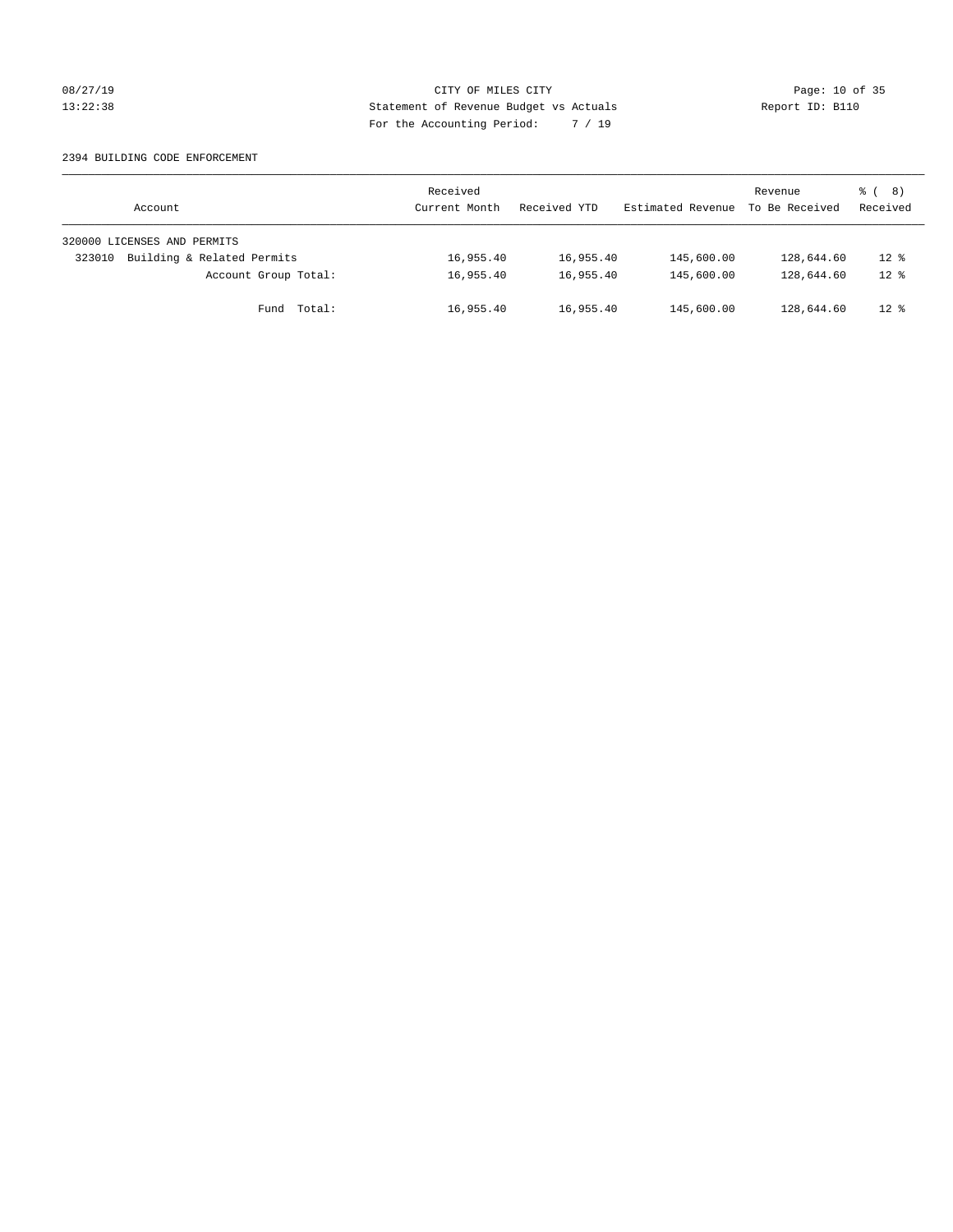### 08/27/19 Page: 11 of 35 13:22:38 Statement of Revenue Budget vs Actuals Report ID: B110 For the Accounting Period: 7 / 19

2400 LTG M D#165-(Gen City)

|        | Account                                  | Received<br>Current Month | Received YTD | Estimated Revenue | Revenue<br>To Be Received | る (<br>8)<br>Received |
|--------|------------------------------------------|---------------------------|--------------|-------------------|---------------------------|-----------------------|
|        | 360000 MISCELLANEOUS REVENUE             |                           |              |                   |                           |                       |
| 363010 | Maintenance Assessments                  | 2,263.95                  | 2,263.95     | 214,301.00        | 212,037.05                | $1$ %                 |
| 363040 | Penalty & Interest on Deling Assessments | 131.16                    | 131.16       | 550.00            | 418.84                    | $24$ $%$              |
|        | Account Group Total:                     | 2,395.11                  | 2,395.11     | 214,851.00        | 212, 455.89               | 1 <sub>8</sub>        |
|        | 370000 INVESTMENT EARNINGS               |                           |              |                   |                           |                       |
| 371010 | Investment Earnings                      | 174.77                    | 174.77       | 900.00            | 725.23                    | $19*$                 |
|        | Account Group Total:                     | 174.77                    | 174.77       | 900.00            | 725.23                    | 19 <sup>8</sup>       |
|        | Fund Total:                              | 2,569.88                  | 2,569.88     | 215,751.00        | 213, 181. 12              | 1 <sup>°</sup>        |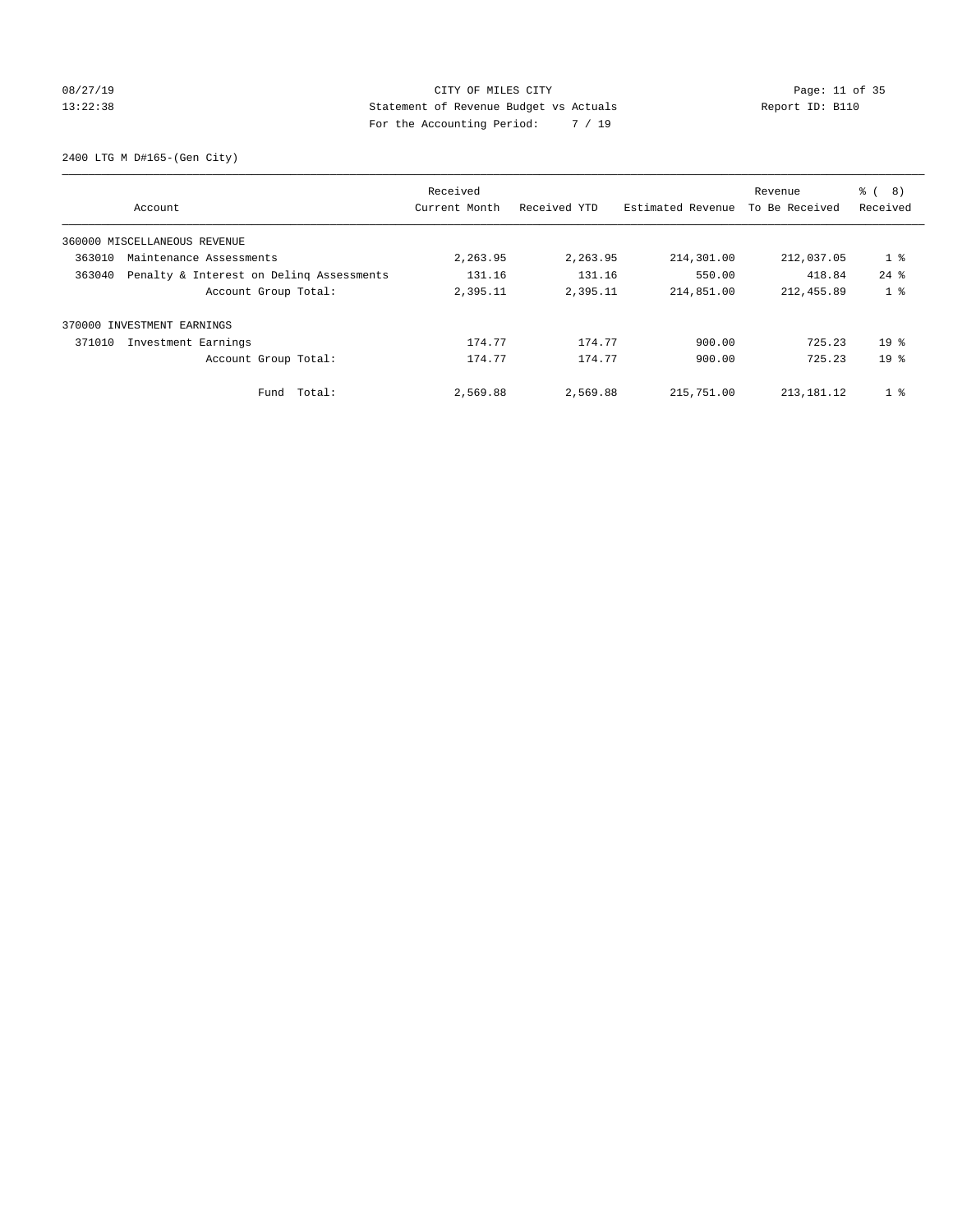# 08/27/19 Page: 12 of 35 13:22:38 Statement of Revenue Budget vs Actuals Report ID: B110 For the Accounting Period: 7 / 19

2420 LTG M D#167-(MilesAddn Etc)

|        |                                          | Received      |              |                   | Revenue        | る (<br>8)      |
|--------|------------------------------------------|---------------|--------------|-------------------|----------------|----------------|
|        | Account                                  | Current Month | Received YTD | Estimated Revenue | To Be Received | Received       |
|        | 360000 MISCELLANEOUS REVENUE             |               |              |                   |                |                |
| 363010 | Maintenance Assessments                  | 159.60        | 159.60       | 31,875.00         | 31,715.40      | 1 <sup>8</sup> |
| 363040 | Penalty & Interest on Deling Assessments | 6.71          | 6.71         | 100.00            | 93.29          | 7 %            |
|        | Account Group Total:                     | 166.31        | 166.31       | 31,975.00         | 31,808.69      | 1 <sub>8</sub> |
|        | 370000 INVESTMENT EARNINGS               |               |              |                   |                |                |
| 371010 | Investment Earnings                      | 40.44         | 40.44        | 200.00            | 159.56         | $20*$          |
|        | Account Group Total:                     | 40.44         | 40.44        | 200.00            | 159.56         | $20*$          |
|        | Fund Total:                              | 206.75        | 206.75       | 32,175.00         | 31,968.25      | 1 <sup>°</sup> |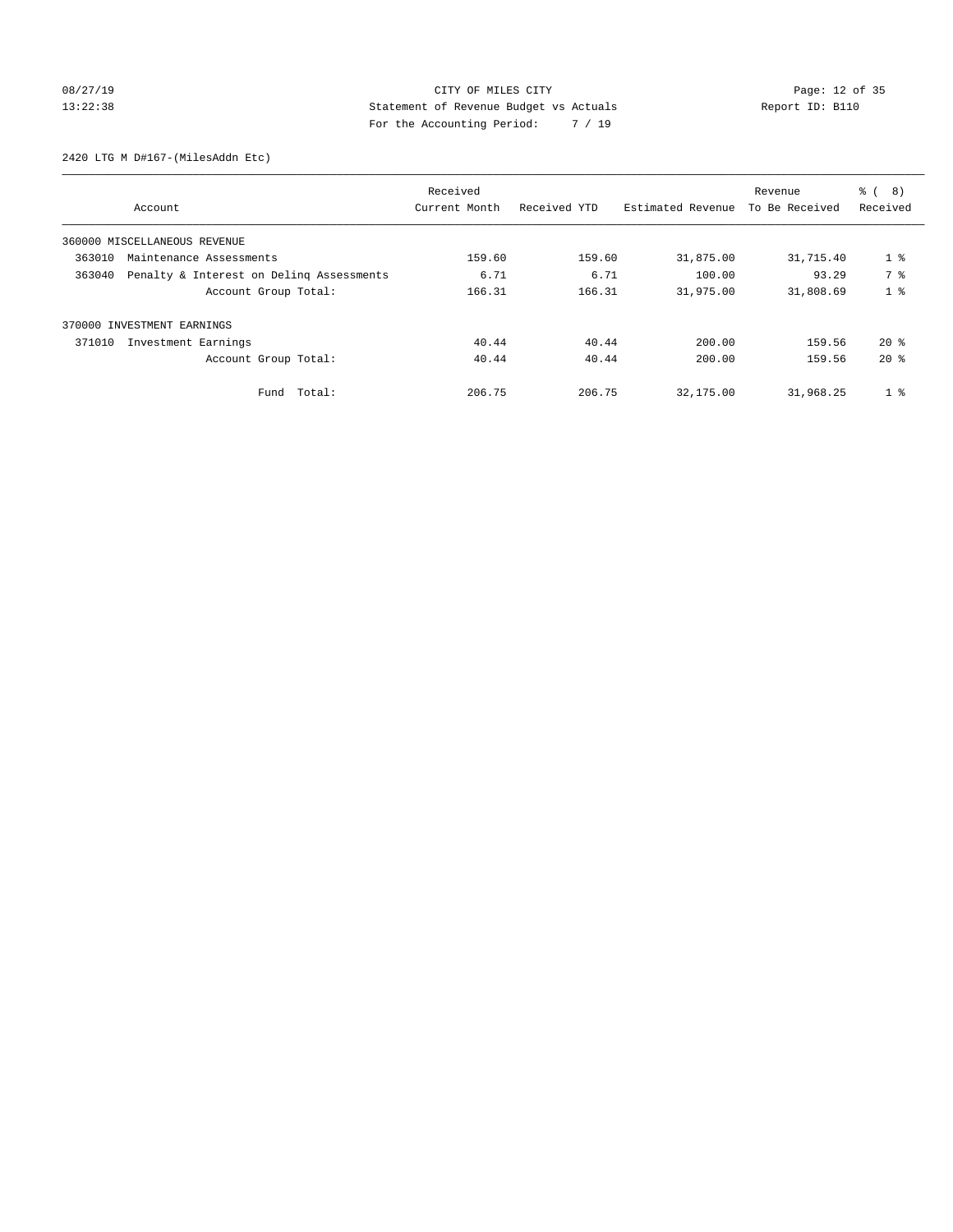# 08/27/19 Page: 13 of 35 13:22:38 Statement of Revenue Budget vs Actuals Report ID: B110 For the Accounting Period: 7 / 19

2430 LTG M D#171-(Balsam Est)

|                                                    | Received      |              |                   | Revenue        | $\frac{6}{6}$<br>8) |
|----------------------------------------------------|---------------|--------------|-------------------|----------------|---------------------|
| Account                                            | Current Month | Received YTD | Estimated Revenue | To Be Received | Received            |
| 360000 MISCELLANEOUS REVENUE                       |               |              |                   |                |                     |
| 363010<br>Maintenance Assessments                  | 0.00          | 0.00         | 5,037.00          | 5,037.00       | 0 %                 |
| 363040<br>Penalty & Interest on Deling Assessments | 0.00          | 0.00         | 5.00              | 5.00           | 0 <sup>8</sup>      |
| Account Group Total:                               | 0.00          | 0.00         | 5,042.00          | 5,042.00       | 0 <sup>8</sup>      |
| 370000 INVESTMENT EARNINGS                         |               |              |                   |                |                     |
| Investment Earnings<br>371010                      | 7.00          | 7.00         | 300.00            | 293.00         | 2 <sup>8</sup>      |
| Account Group Total:                               | 7.00          | 7.00         | 300.00            | 293.00         | 2 <sup>8</sup>      |
| Total:<br>Fund                                     | 7.00          | 7.00         | 5,342.00          | 5,335.00       | 0 <sup>8</sup>      |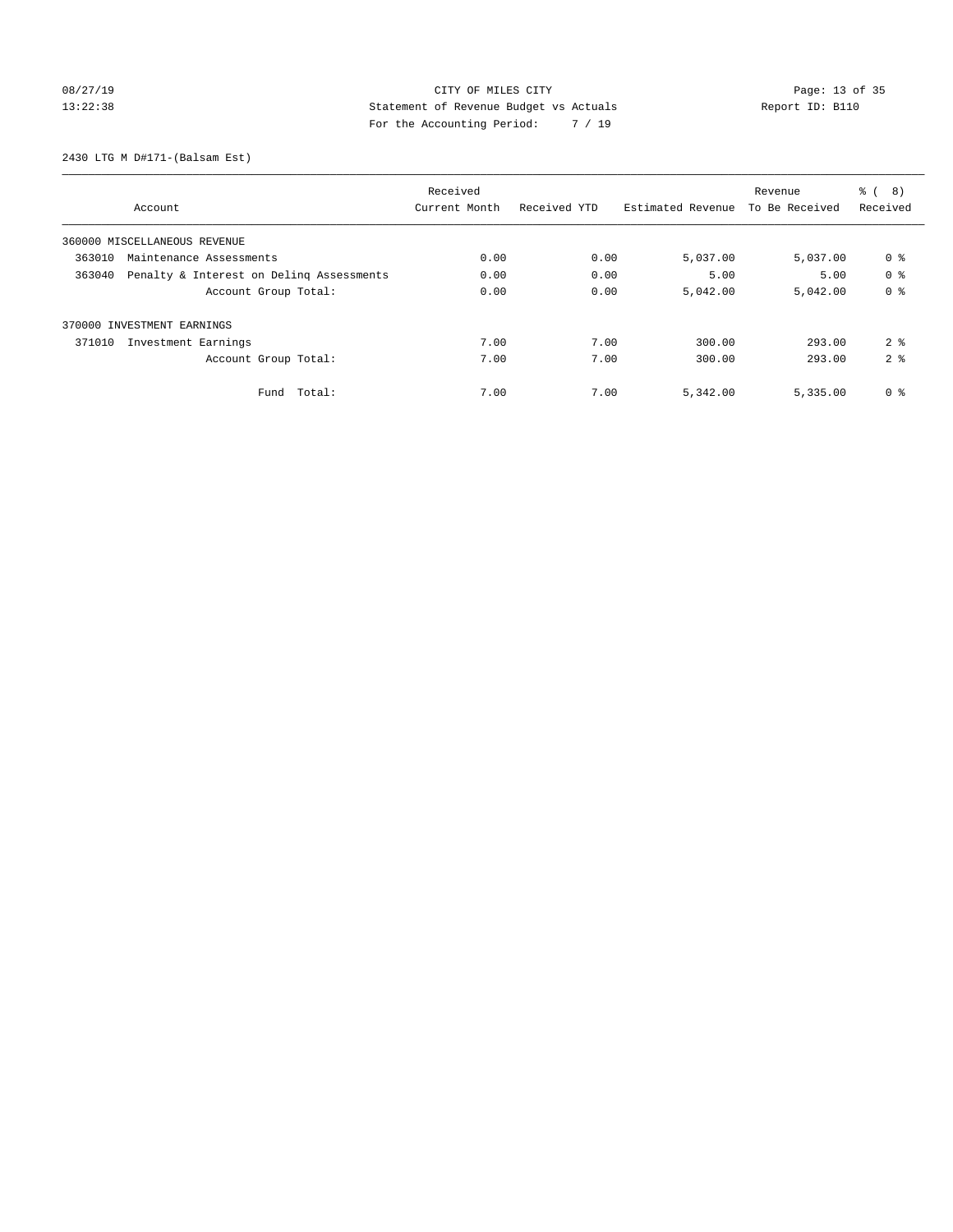# 08/27/19 Page: 14 of 35 13:22:38 Statement of Revenue Budget vs Actuals Report ID: B110 For the Accounting Period: 7 / 19

2440 LTG M D#172-(Main Str)

|                                                    | Received      |              |                   | Revenue        | ී (<br>8)       |
|----------------------------------------------------|---------------|--------------|-------------------|----------------|-----------------|
| Account                                            | Current Month | Received YTD | Estimated Revenue | To Be Received | Received        |
| 360000 MISCELLANEOUS REVENUE                       |               |              |                   |                |                 |
| 363010<br>Maintenance Assessments                  | 0.00          | 0.00         | 22,372.00         | 22,372.00      | 0 <sup>8</sup>  |
| Penalty & Interest on Deling Assessments<br>363040 | 0.00          | 0.00         | 100.00            | 100.00         | 0 <sup>8</sup>  |
| Account Group Total:                               | 0.00          | 0.00         | 22,472.00         | 22,472.00      | 0 <sup>8</sup>  |
| INVESTMENT EARNINGS<br>370000                      |               |              |                   |                |                 |
| 371010<br>Investment Earnings                      | 8.06          | 8.06         | 50.00             | 41.94          | 16 <sup>8</sup> |
| Account Group Total:                               | 8.06          | 8.06         | 50.00             | 41.94          | 16 <sup>8</sup> |
| Fund Total:                                        | 8.06          | 8.06         | 22,522.00         | 22,513.94      | 0 %             |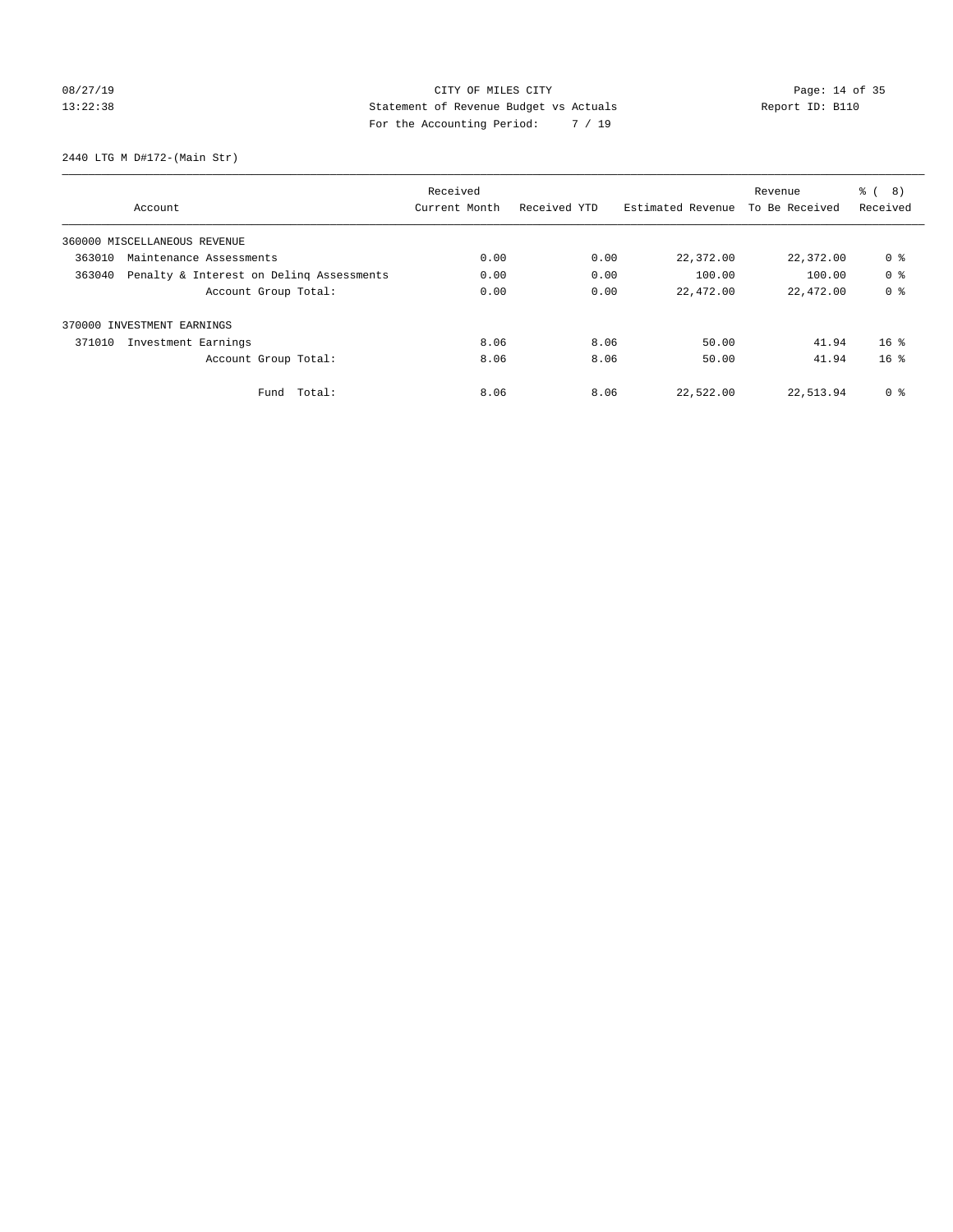### 08/27/19 Page: 15 of 35 13:22:38 Statement of Revenue Budget vs Actuals Report ID: B110 For the Accounting Period: 7 / 19

2450 LTG M D#195-(SG-Trico)

|                                                    | Received      |              |                   | Revenue        | $\frac{6}{6}$<br>8) |
|----------------------------------------------------|---------------|--------------|-------------------|----------------|---------------------|
| Account                                            | Current Month | Received YTD | Estimated Revenue | To Be Received | Received            |
| 360000 MISCELLANEOUS REVENUE                       |               |              |                   |                |                     |
| 363010<br>Maintenance Assessments                  | 23.61         | 23.61        | 5,338.00          | 5, 314.39      | 0 %                 |
| 363040<br>Penalty & Interest on Deling Assessments | 0.99          | 0.99         | 10.00             | 9.01           | $10*$               |
| Account Group Total:                               | 24.60         | 24.60        | 5,348.00          | 5,323.40       | 0 <sup>8</sup>      |
| 370000 INVESTMENT EARNINGS                         |               |              |                   |                |                     |
| Investment Earnings<br>371010                      | 10.41         | 10.41        | 50.00             | 39.59          | $21$ $%$            |
| Account Group Total:                               | 10.41         | 10.41        | 50.00             | 39.59          | $21*$               |
| Total:<br>Fund                                     | 35.01         | 35.01        | 5,398.00          | 5,362.99       | 1 <sup>8</sup>      |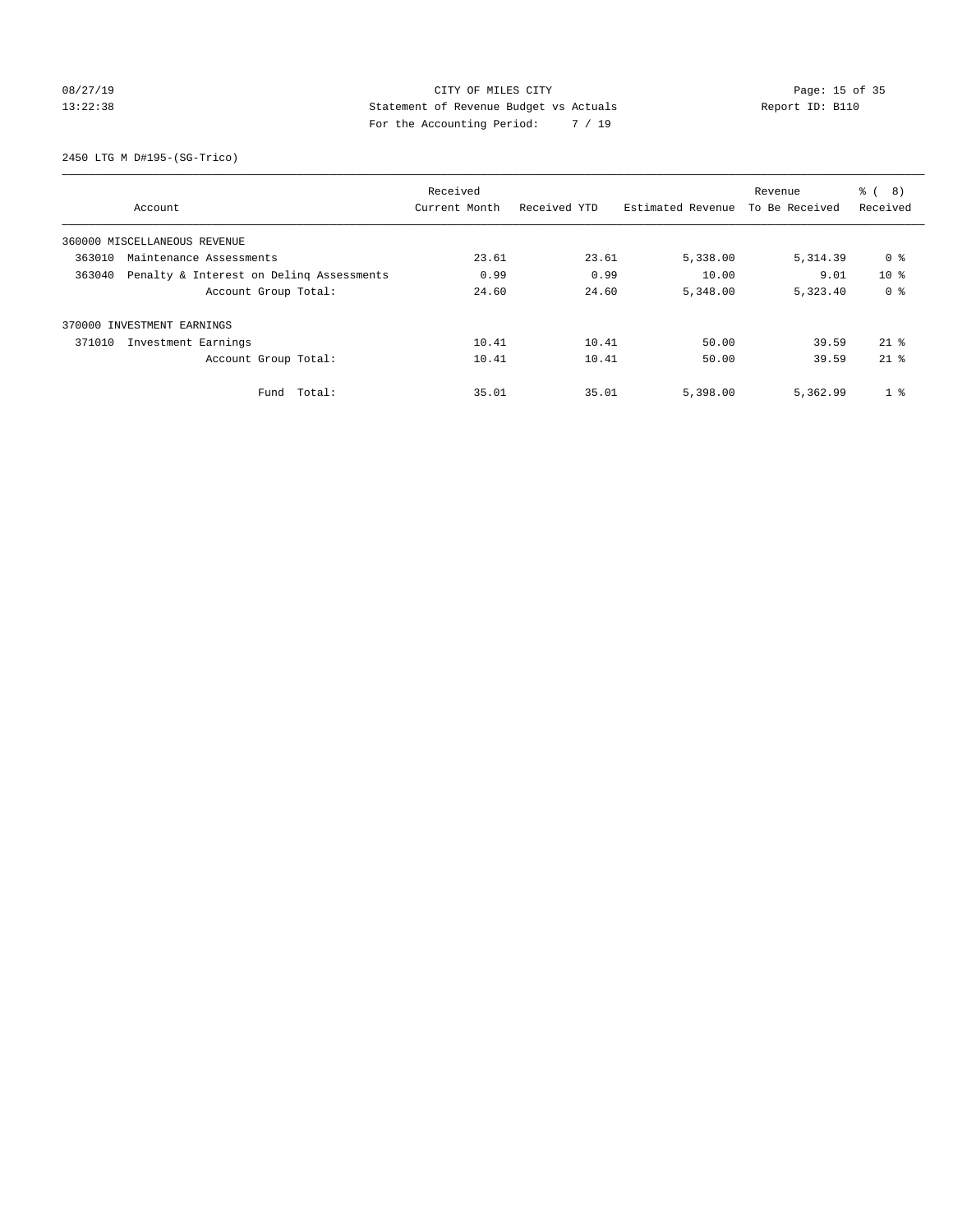### 08/27/19 Page: 16 of 35 13:22:38 Statement of Revenue Budget vs Actuals Report ID: B110 For the Accounting Period: 7 / 19

2470 LTG M D#202-(SG-MDU&NV)

|        |                                          | Received      |              |                   | Revenue        | 8)<br>る (      |
|--------|------------------------------------------|---------------|--------------|-------------------|----------------|----------------|
|        | Account                                  | Current Month | Received YTD | Estimated Revenue | To Be Received | Received       |
|        | 360000 MISCELLANEOUS REVENUE             |               |              |                   |                |                |
| 363010 | Maintenance Assessments                  | 32.76         | 32.76        | 8,622.00          | 8,589.24       | 0 %            |
| 363040 | Penalty & Interest on Deling Assessments | 1.38          | 1.38         | 50.00             | 48.62          | 3 <sup>8</sup> |
|        | Account Group Total:                     | 34.14         | 34.14        | 8,672.00          | 8,637.86       | 0 <sup>8</sup> |
|        | 370000 INVESTMENT EARNINGS               |               |              |                   |                |                |
| 371010 | Investment Earnings                      | 6.03          | 6.03         | 10.00             | 3.97           | 60 %           |
|        | Account Group Total:                     | 6.03          | 6.03         | 10.00             | 3.97           | 60 %           |
|        | Fund Total:                              | 40.17         | 40.17        | 8,682.00          | 8,641.83       | 0 %            |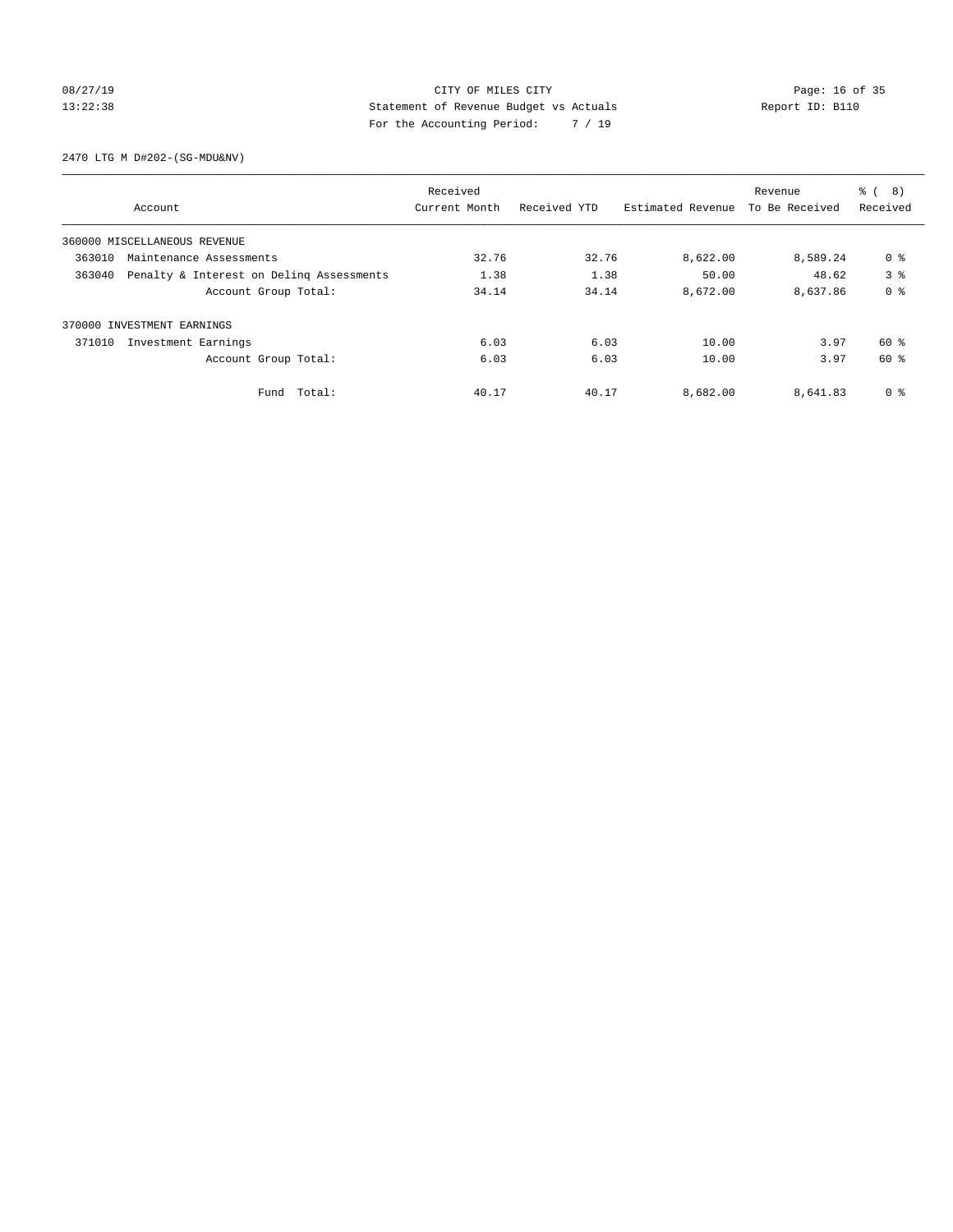### 08/27/19 Page: 17 of 35 13:22:38 Statement of Revenue Budget vs Actuals Report ID: B110 For the Accounting Period: 7 / 19

2480 LTG M M#173-(Milestown Estates)

|        |                                          | Received      |              |                   | Revenue        | 8)<br>る (       |
|--------|------------------------------------------|---------------|--------------|-------------------|----------------|-----------------|
|        | Account                                  | Current Month | Received YTD | Estimated Revenue | To Be Received | Received        |
|        | 360000 MISCELLANEOUS REVENUE             |               |              |                   |                |                 |
| 363010 | Maintenance Assessments                  | 0.00          | 0.00         | 2,673.00          | 2,673.00       | 0 %             |
| 363040 | Penalty & Interest on Deling Assessments | 0.00          | 0.00         | 2.00              | 2.00           | 0 <sup>8</sup>  |
|        | Account Group Total:                     | 0.00          | 0.00         | 2,675.00          | 2,675.00       | 0 <sup>8</sup>  |
|        | 370000 INVESTMENT EARNINGS               |               |              |                   |                |                 |
| 371010 | Investment Earnings                      | 2.81          | 2.81         | 25.00             | 22.19          | 11 <sup>8</sup> |
|        | Account Group Total:                     | 2.81          | 2.81         | 25.00             | 22.19          | 11 <sup>8</sup> |
|        | Fund Total:                              | 2.81          | 2.81         | 2,700.00          | 2,697.19       | 0 %             |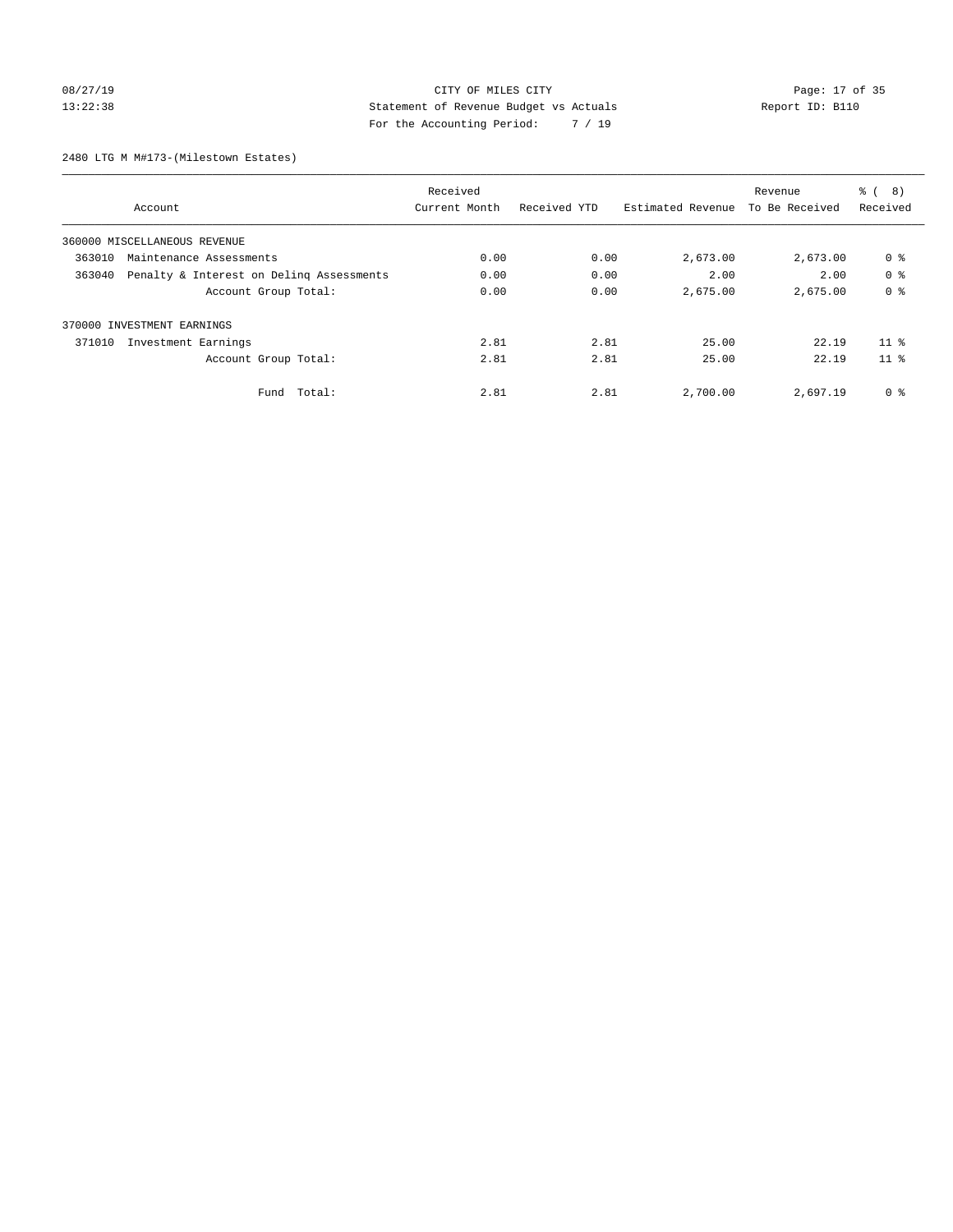# 08/27/19 Page: 18 of 35 13:22:38 Statement of Revenue Budget vs Actuals Report ID: B110 For the Accounting Period: 7 / 19

2510 STR MAINT DIST #204

|                                                    | Received      |              |                   | Revenue        | $\frac{6}{6}$ ( 8) |
|----------------------------------------------------|---------------|--------------|-------------------|----------------|--------------------|
| Account                                            | Current Month | Received YTD | Estimated Revenue | To Be Received | Received           |
| 330000 INTERGOVERNMENTAL REVENUES                  |               |              |                   |                |                    |
| 331113<br>FEMA -Projects                           | 0.00          | 0.00         | 32,467.00         | 32,467.00      | 0 <sup>8</sup>     |
| Account Group Total:                               | 0.00          | 0.00         | 32,467.00         | 32,467.00      | 0 <sup>8</sup>     |
| 360000 MISCELLANEOUS REVENUE                       |               |              |                   |                |                    |
| 363010<br>Maintenance Assessments                  | 12,758.06     | 12,758.06    | 1,575,748.00      | 1,562,989.94   | 1 <sup>8</sup>     |
| 363040<br>Penalty & Interest on Delinq Assessments | 750.08        | 750.08       | 4,000.00          | 3,249.92       | 19 <sup>°</sup>    |
| Account Group Total:                               | 13,508.14     | 13,508.14    | 1,579,748.00      | 1,566,239.86   | 1 <sup>8</sup>     |
| 370000 INVESTMENT EARNINGS                         |               |              |                   |                |                    |
| 371010<br>Investment Earnings                      | 1,954.35      | 1,954.35     | 10,000.00         | 8,045.65       | $20*$              |
| Account Group Total:                               | 1,954.35      | 1,954.35     | 10,000.00         | 8,045.65       | $20*$              |
| 380000 OTHER FINANCING SOURCES                     |               |              |                   |                |                    |
| Interfund Operating Transfer<br>383000             | 0.00          | 0.00         | 100,953.00        | 100,953.00     | 0 <sup>8</sup>     |
| Account Group Total:                               | 0.00          | 0.00         | 100,953.00        | 100,953.00     | 0 <sup>8</sup>     |
| Fund Total:                                        | 15,462.49     | 15,462.49    | 1,723,168.00      | 1,707,705.51   | 1 <sup>8</sup>     |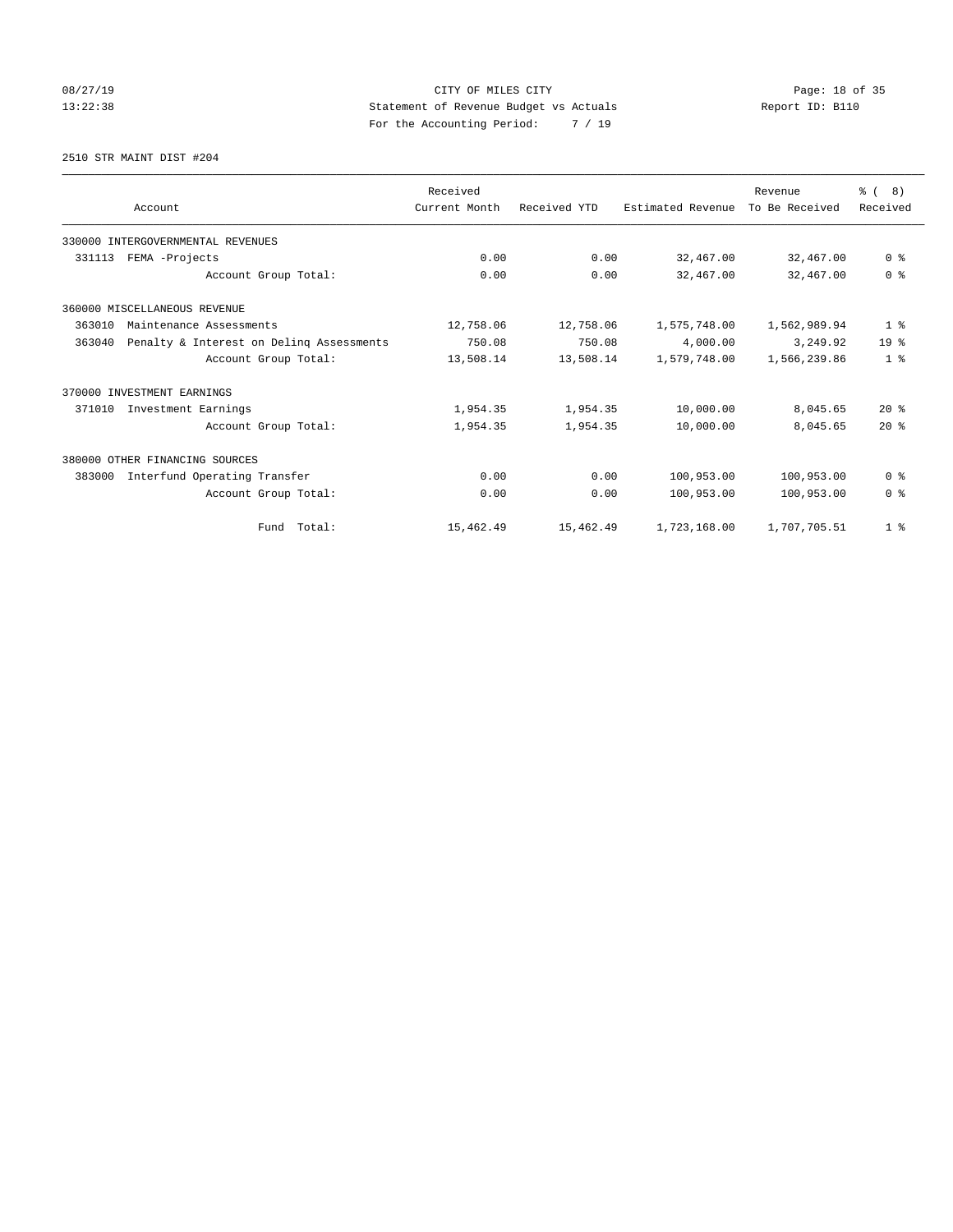# 08/27/19 Page: 19 of 35 13:22:38 Statement of Revenue Budget vs Actuals Report ID: B110 For the Accounting Period: 7 / 19

2520 STR MAINT DIST #205

|                                                    | Received      |              |                   | Revenue        | $\frac{6}{6}$ ( 8) |
|----------------------------------------------------|---------------|--------------|-------------------|----------------|--------------------|
| Account                                            | Current Month | Received YTD | Estimated Revenue | To Be Received | Received           |
| 330000 INTERGOVERNMENTAL REVENUES                  |               |              |                   |                |                    |
| FEMA -Projects<br>331113                           | 0.00          | 0.00         | 8,167.00          | 8,167.00       | 0 <sup>8</sup>     |
| Account Group Total:                               | 0.00          | 0.00         | 8,167.00          | 8,167.00       | 0 <sup>8</sup>     |
| 360000 MISCELLANEOUS REVENUE                       |               |              |                   |                |                    |
| 363010<br>Maintenance Assessments                  | 2,772.65      | 2,772.65     | 255,571.00        | 252,798.35     | 1 <sup>8</sup>     |
| 363040<br>Penalty & Interest on Deling Assessments | 116.62        | 116.62       | 1,000.00          | 883.38         | $12*$              |
| Account Group Total:                               | 2,889.27      | 2,889.27     | 256,571.00        | 253,681.73     | 1 <sup>8</sup>     |
| 370000 INVESTMENT EARNINGS                         |               |              |                   |                |                    |
| Investment Earnings<br>371010                      | 687.47        | 687.47       | 400.00            | $-287.47$      | $172$ $%$          |
| Account Group Total:                               | 687.47        | 687.47       | 400.00            | $-287.47$      | $172$ $%$          |
| 380000 OTHER FINANCING SOURCES                     |               |              |                   |                |                    |
| Interfund Operating Transfer<br>383000             | 0.00          | 0.00         | 89,282.00         | 89,282.00      | 0 <sup>8</sup>     |
| Account Group Total:                               | 0.00          | 0.00         | 89,282.00         | 89,282.00      | 0 <sup>8</sup>     |
| Fund Total:                                        | 3,576.74      | 3,576.74     | 354,420.00        | 350,843.26     | 1 <sup>8</sup>     |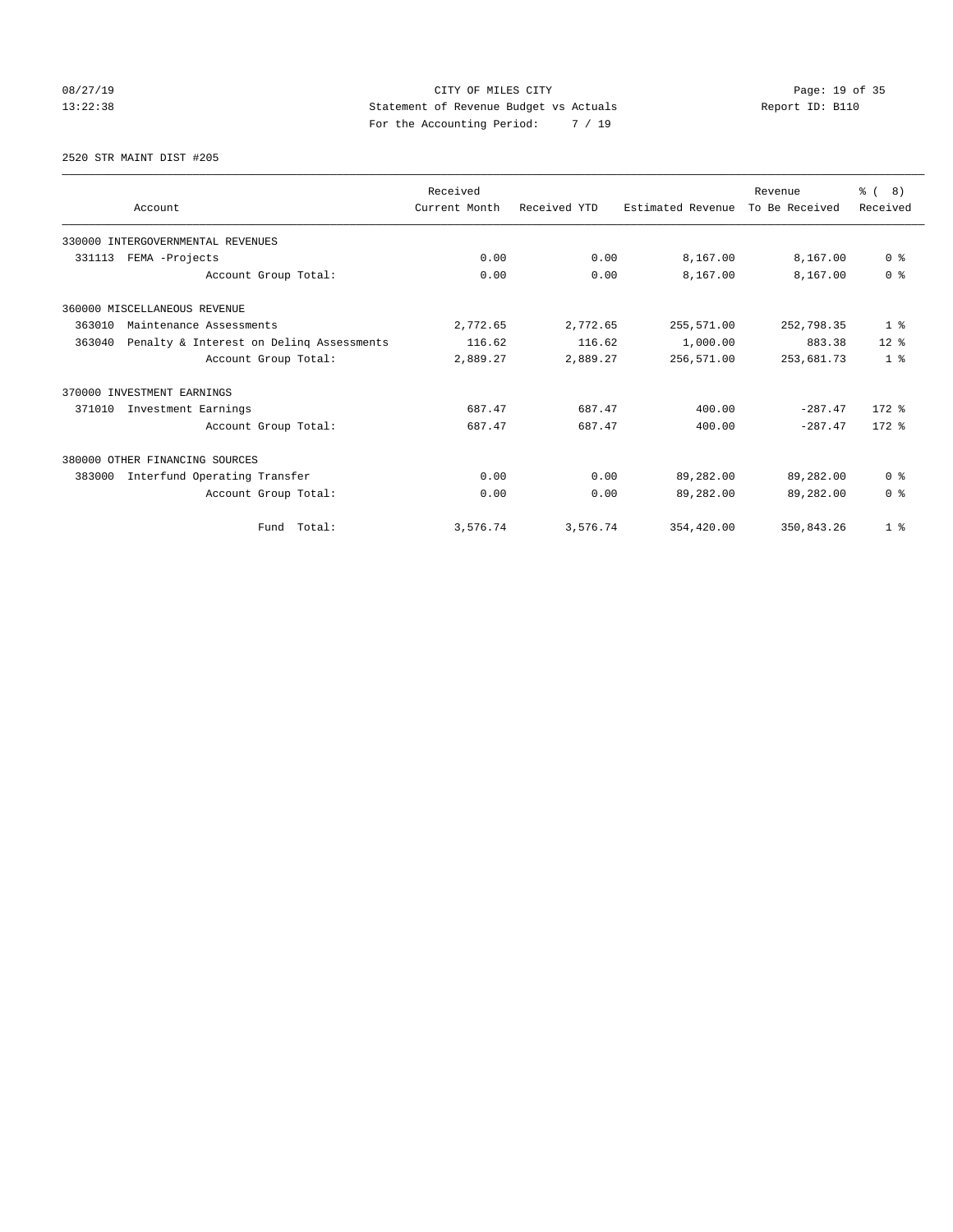### 08/27/19 Page: 20 of 35 13:22:38 Statement of Revenue Budget vs Actuals Report ID: B110 For the Accounting Period: 7 / 19

2540 STR MAINT DIST#207-(MILESTOWN ESTATES)

|                                   | Received      |              |                   | Revenue        | ී (<br>8)      |
|-----------------------------------|---------------|--------------|-------------------|----------------|----------------|
| Account                           | Current Month | Received YTD | Estimated Revenue | To Be Received | Received       |
| 360000 MISCELLANEOUS REVENUE      |               |              |                   |                |                |
| 363010<br>Maintenance Assessments | 0.00          | 0.00         | 4,859.00          | 4,859.00       | 0 <sup>8</sup> |
| Account Group Total:              | 0.00          | 0.00         | 4,859.00          | 4,859.00       | 0 <sup>8</sup> |
| 370000 INVESTMENT EARNINGS        |               |              |                   |                |                |
| 371010<br>Investment Earnings     | 9.52          | 9.52         | 100.00            | 90.48          | $10*$          |
| Account Group Total:              | 9.52          | 9.52         | 100.00            | 90.48          | $10*$          |
| Fund<br>Total:                    | 9.52          | 9.52         | 4,959.00          | 4,949.48       | 0 <sup>8</sup> |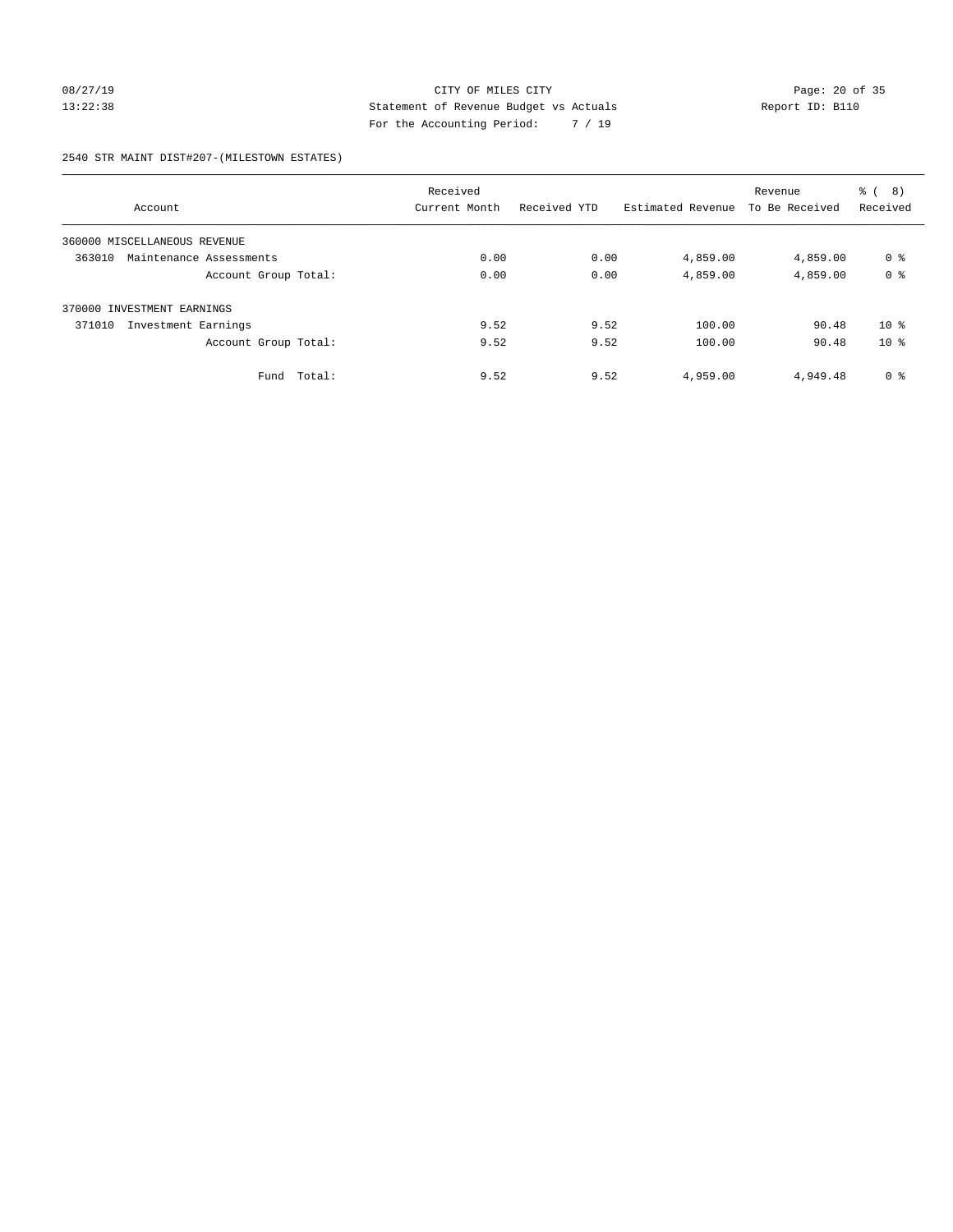# 08/27/19 Page: 21 of 35 13:22:38 Statement of Revenue Budget vs Actuals Report ID: B110 For the Accounting Period: 7 / 19

### 2701 Fire Grants

| Account                              | Received<br>Current Month | Received YTD | Estimated Revenue | Revenue<br>To Be Received | ී (<br>8)<br>Received |
|--------------------------------------|---------------------------|--------------|-------------------|---------------------------|-----------------------|
| INTERGOVERNMENTAL REVENUES<br>330000 |                           |              |                   |                           |                       |
| FEMA -Projects<br>331113             | 0.00                      | 0.00         | 723,232.00        | 723,232.00                | 0 %                   |
| Account Group Total:                 | 0.00                      | 0.00         | 723,232.00        | 723,232.00                | 0 <sup>8</sup>        |
| 360000 MISCELLANEOUS REVENUE         |                           |              |                   |                           |                       |
| Sale of Junk or Salvage<br>367000    | 0.00                      | 0.00         | 1,000.00          | 1,000.00                  | 0 %                   |
| Account Group Total:                 | 0.00                      | 0.00         | 1,000.00          | 1,000.00                  | 0 <sup>8</sup>        |
| Total:<br>Fund                       | 0.00                      | 0.00         | 724,232.00        | 724,232.00                | 0 %                   |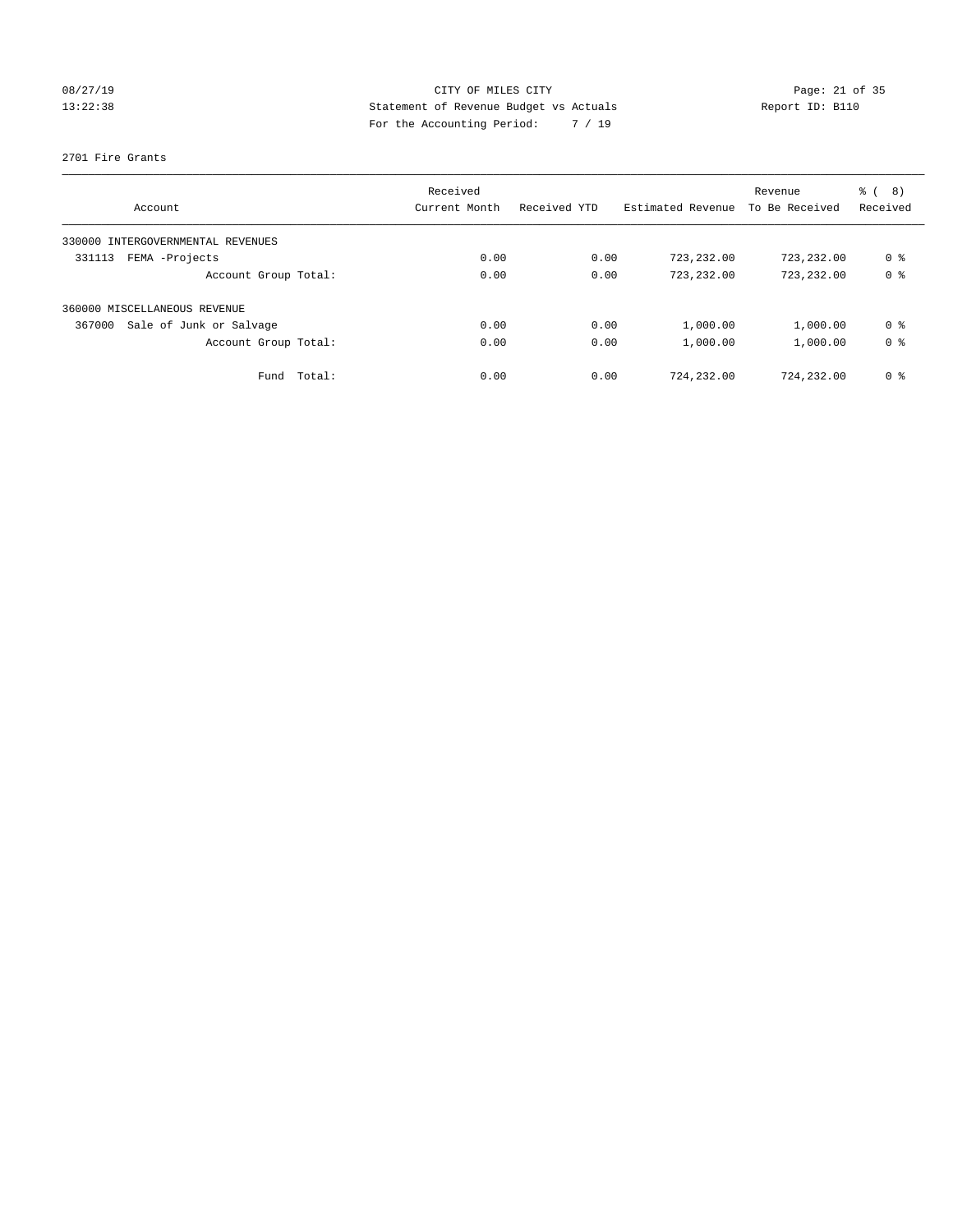### 08/27/19 Page: 22 of 35 13:22:38 Statement of Revenue Budget vs Actuals Report ID: B110 For the Accounting Period: 7 / 19

2820 GAS TAX

| Account                              | Received<br>Current Month | Received YTD | Estimated Revenue | Revenue<br>To Be Received | $\frac{6}{6}$ ( 8)<br>Received |
|--------------------------------------|---------------------------|--------------|-------------------|---------------------------|--------------------------------|
| 330000 INTERGOVERNMENTAL REVENUES    |                           |              |                   |                           |                                |
| Gasoline Tax Apportionment<br>335040 | 14,376.18                 | 14,376.18    | 172,514.00        | 158,137.82                | 8 %                            |
| Account Group Total:                 | 14,376.18                 | 14,376.18    | 172,514.00        | 158,137.82                | 8 %                            |
| Fund Total:                          | 14,376.18                 | 14,376.18    | 172,514.00        | 158,137.82                | 8 %                            |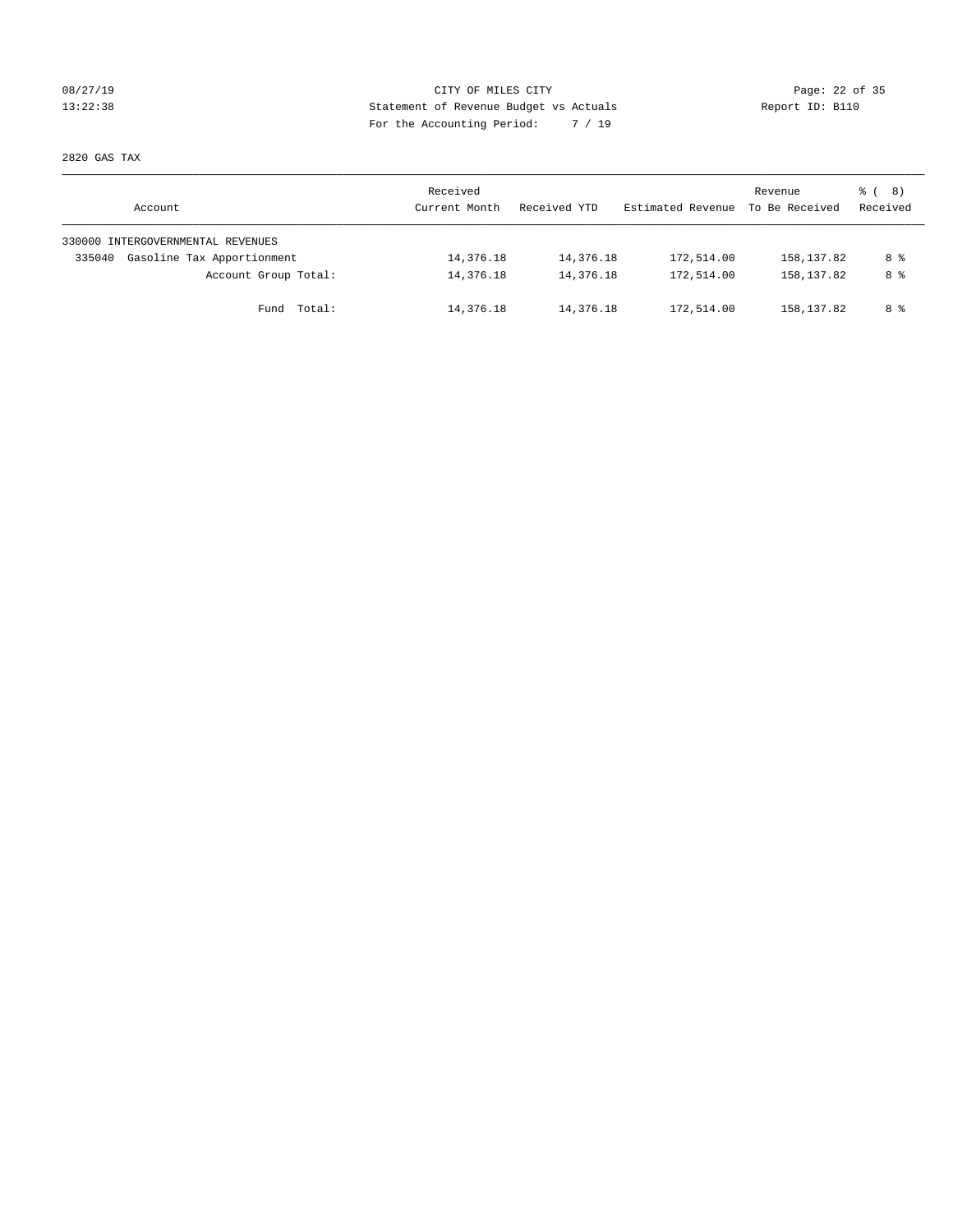# 08/27/19 Page: 23 of 35 13:22:38 Statement of Revenue Budget vs Actuals Report ID: B110 For the Accounting Period: 7 / 19

2821 HB473- Fuel Tax

|                                        | Received      |              |                   | Revenue        | $\frac{6}{6}$<br>8) |
|----------------------------------------|---------------|--------------|-------------------|----------------|---------------------|
| Account                                | Current Month | Received YTD | Estimated Revenue | To Be Received | Received            |
| 330000 INTERGOVERNMENTAL REVENUES      |               |              |                   |                |                     |
| 335041<br>HB473                        | 0.00          | 0.00         | 138,752.00        | 138,752.00     | 0 %                 |
| Account Group Total:                   | 0.00          | 0.00         | 138,752.00        | 138,752.00     | 0 <sup>8</sup>      |
| 380000 OTHER FINANCING SOURCES         |               |              |                   |                |                     |
| 383000<br>Interfund Operating Transfer | 0.00          | 0.00         | 6,938.00          | 6,938.00       | 0 <sup>8</sup>      |
| Account Group Total:                   | 0.00          | 0.00         | 6,938.00          | 6,938.00       | 0 <sup>8</sup>      |
| Total:<br>Fund                         | 0.00          | 0.00         | 145,690.00        | 145,690.00     | 0 <sup>8</sup>      |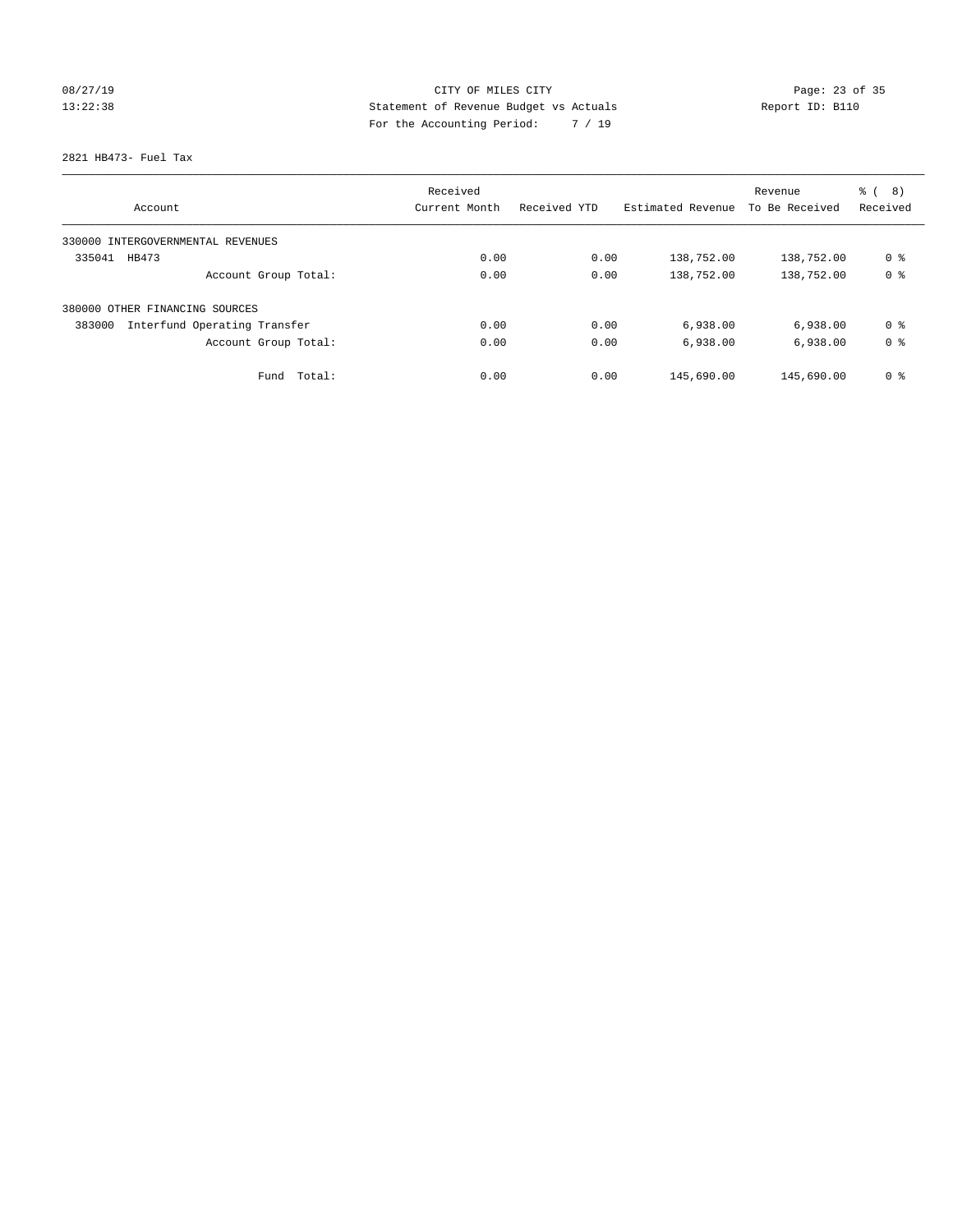# 08/27/19 Page: 24 of 35 13:22:38 Statement of Revenue Budget vs Actuals Report ID: B110 For the Accounting Period: 7 / 19

2850 911 EMERGENCY

|        | Account                           |             | Received<br>Current Month | Received YTD | Estimated Revenue | Revenue<br>To Be Received | $\frac{6}{6}$<br>8)<br>Received |
|--------|-----------------------------------|-------------|---------------------------|--------------|-------------------|---------------------------|---------------------------------|
|        | 330000 INTERGOVERNMENTAL REVENUES |             |                           |              |                   |                           |                                 |
| 334014 | 911 State Grant                   |             | 0.00                      | 0.00         | 371,790.00        | 371,790.00                | 0 <sup>8</sup>                  |
| 335080 | Basic 911 Funds                   |             | 0.00                      | 0.00         | 138,000.00        | 138,000.00                | 0 <sup>8</sup>                  |
| 335081 | Enhanced 911 Funds                |             | 0.00                      | 0.00         | 63,000.00         | 63,000.00                 | 0 <sup>8</sup>                  |
|        | Account Group Total:              |             | 0.00                      | 0.00         | 572,790.00        | 572,790.00                | 0 <sup>8</sup>                  |
|        | 370000 INVESTMENT EARNINGS        |             |                           |              |                   |                           |                                 |
| 371010 | Investment Earnings               |             | 893.55                    | 893.55       | 6,800.00          | 5,906.45                  | $13*$                           |
|        | Account Group Total:              |             | 893.55                    | 893.55       | 6,800.00          | 5,906.45                  | $13*$                           |
|        |                                   | Fund Total: | 893.55                    | 893.55       | 579,590.00        | 578,696.45                | 0 <sup>8</sup>                  |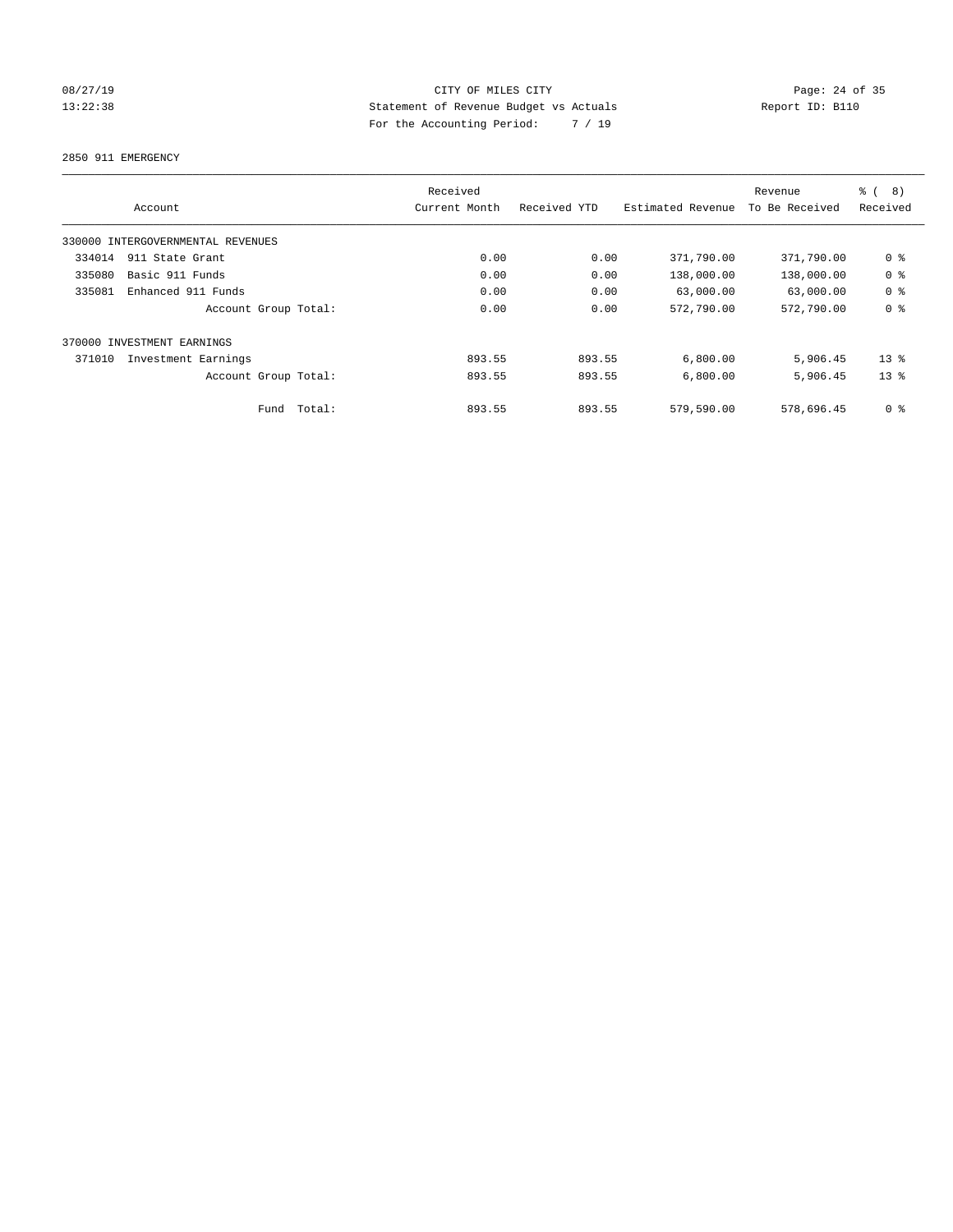# 08/27/19 Page: 25 of 35 13:22:38 Statement of Revenue Budget vs Actuals Report ID: B110 For the Accounting Period: 7 / 19

2880 LIBRARY GRANTS

|        | Account                           | Received<br>Current Month | Received YTD | Estimated Revenue | Revenue<br>To Be Received | $\frac{6}{6}$ ( 8)<br>Received |
|--------|-----------------------------------|---------------------------|--------------|-------------------|---------------------------|--------------------------------|
|        | 330000 INTERGOVERNMENTAL REVENUES |                           |              |                   |                           |                                |
| 334100 | Library - State Aid               | 0.00                      | 0.00         | 5,399.00          | 5.399.00                  | 0 %                            |
| 334101 | HB#193-Interlibrary Loan Reimb    | 0.00                      | 0.00         | 5,000.00          | 5,000.00                  | 0 <sup>8</sup>                 |
| 334105 | Sagebrush Fed/Coal Sev Tax        | 0.00                      | 0.00         | 4,847.00          | 4,847.00                  | 0 <sup>8</sup>                 |
|        | Account Group Total:              | 0.00                      | 0.00         | 15,246.00         | 15,246.00                 | 0 <sup>8</sup>                 |
|        | Fund Total:                       | 0.00                      | 0.00         | 15,246.00         | 15,246.00                 | 0 %                            |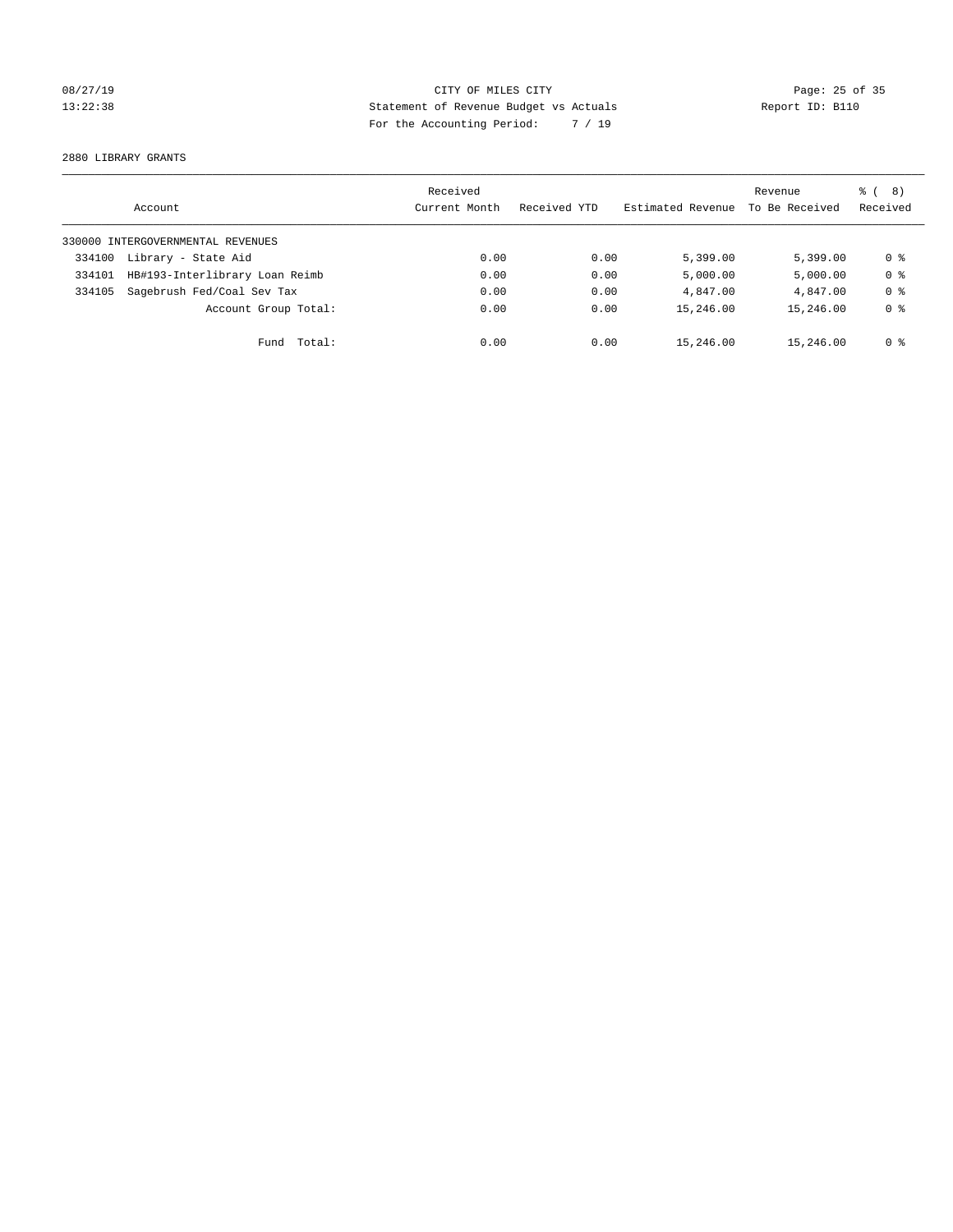# 08/27/19 Page: 26 of 35 13:22:38 Statement of Revenue Budget vs Actuals Report ID: B110 For the Accounting Period: 7 / 19

2935 Historic Preservation

|                                        | Received      |              |                   | Revenue        | ී (<br>$\left(8\right)$ |
|----------------------------------------|---------------|--------------|-------------------|----------------|-------------------------|
| Account                                | Current Month | Received YTD | Estimated Revenue | To Be Received | Received                |
| 330000 INTERGOVERNMENTAL REVENUES      |               |              |                   |                |                         |
| 334000<br>State Grants                 | 0.00          | 0.00         | 5,500.00          | 5,500.00       | 0 <sup>8</sup>          |
| Account Group Total:                   | 0.00          | 0.00         | 5,500.00          | 5,500.00       | 0 <sup>8</sup>          |
| 340000 Charges for Services            |               |              |                   |                |                         |
| Preservation Service Fees<br>346080    | 0.00          | 0.00         | 1,200.00          | 1,200.00       | 0 <sup>8</sup>          |
| Account Group Total:                   | 0.00          | 0.00         | 1,200.00          | 1,200.00       | 0 <sup>8</sup>          |
| 380000 OTHER FINANCING SOURCES         |               |              |                   |                |                         |
| Interfund Operating Transfer<br>383000 | 0.00          | 0.00         | 2,200.00          | 2,200.00       | 0 <sup>8</sup>          |
| Account Group Total:                   | 0.00          | 0.00         | 2,200.00          | 2,200.00       | 0 <sup>8</sup>          |
| Fund Total:                            | 0.00          | 0.00         | 8,900.00          | 8,900.00       | 0 <sup>8</sup>          |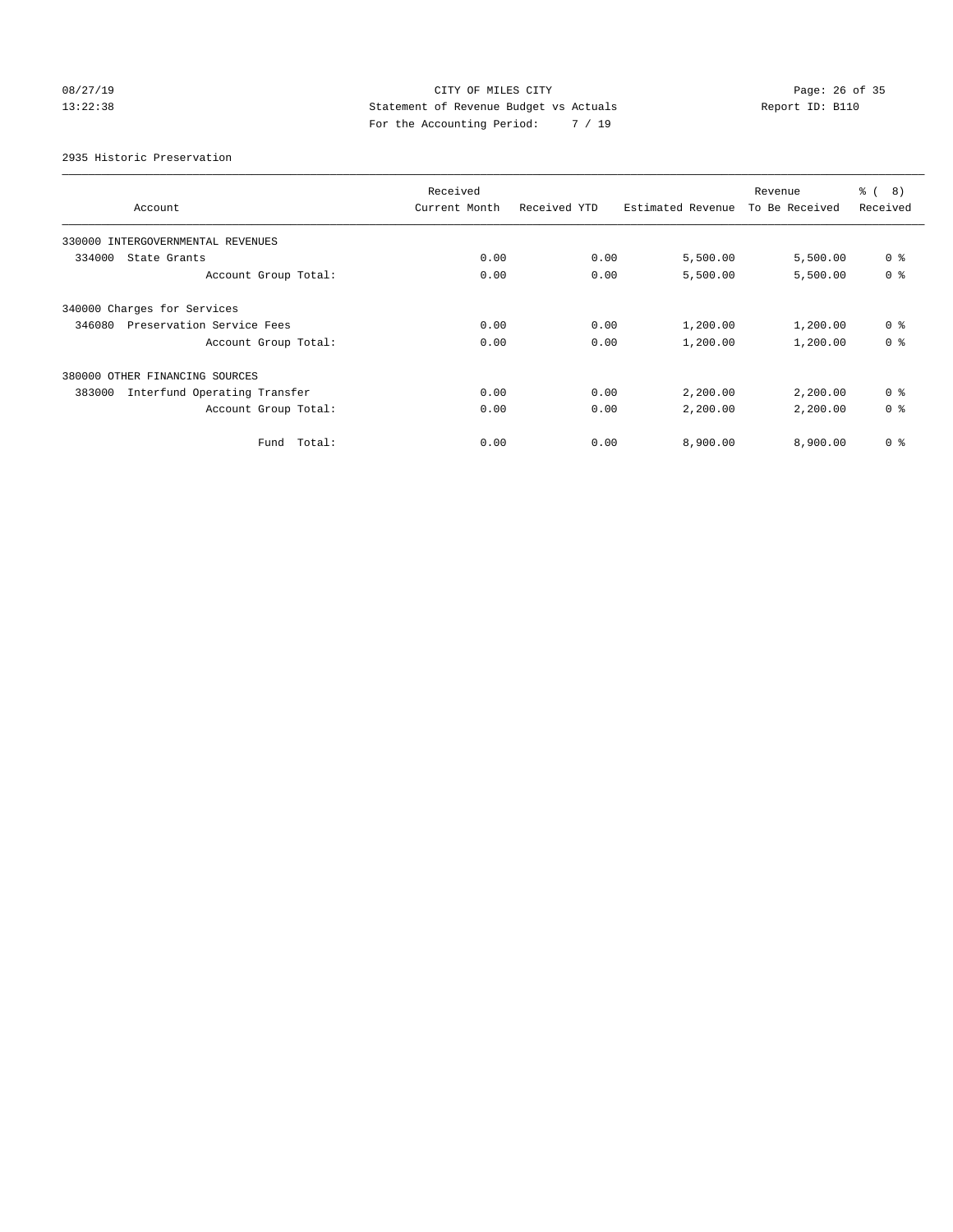### 08/27/19 Page: 27 of 35 13:22:38 Statement of Revenue Budget vs Actuals Report ID: B110 For the Accounting Period: 7 / 19

2985 RETIRED SENIOR VOLUNTEER PROG (RSVP)

|                                      |             | Received      |              |                   | Revenue        | ී (<br>8)       |
|--------------------------------------|-------------|---------------|--------------|-------------------|----------------|-----------------|
| Account                              |             | Current Month | Received YTD | Estimated Revenue | To Be Received | Received        |
| INTERGOVERNMENTAL REVENUES<br>330000 |             |               |              |                   |                |                 |
| 331165<br>RSVP FEDERAL GRANTS        |             | 0.00          | 0.00         | 78,912.00         | 78,912.00      | 0 <sup>8</sup>  |
| Account Group Total:                 |             | 0.00          | 0.00         | 78,912.00         | 78,912.00      | 0 <sup>8</sup>  |
| 360000 MISCELLANEOUS REVENUE         |             |               |              |                   |                |                 |
| 362020<br>MISC REVENUE               |             | 26.00         | 26.00        | 18,600.00         | 18,574.00      | 0 <sup>8</sup>  |
| Account Group Total:                 |             | 26.00         | 26.00        | 18,600.00         | 18,574.00      | 0 <sup>8</sup>  |
| 370000 INVESTMENT EARNINGS           |             |               |              |                   |                |                 |
| 371010<br>Investment Earnings        |             | 14.44         | 14.44        | 0.00              | $-14.44$       | $***$ $\approx$ |
| Account Group Total:                 |             | 14.44         | 14.44        | 0.00              | $-14.44$       | $***$ 8         |
|                                      | Fund Total: | 40.44         | 40.44        | 97,512.00         | 97, 471.56     | 0 <sup>8</sup>  |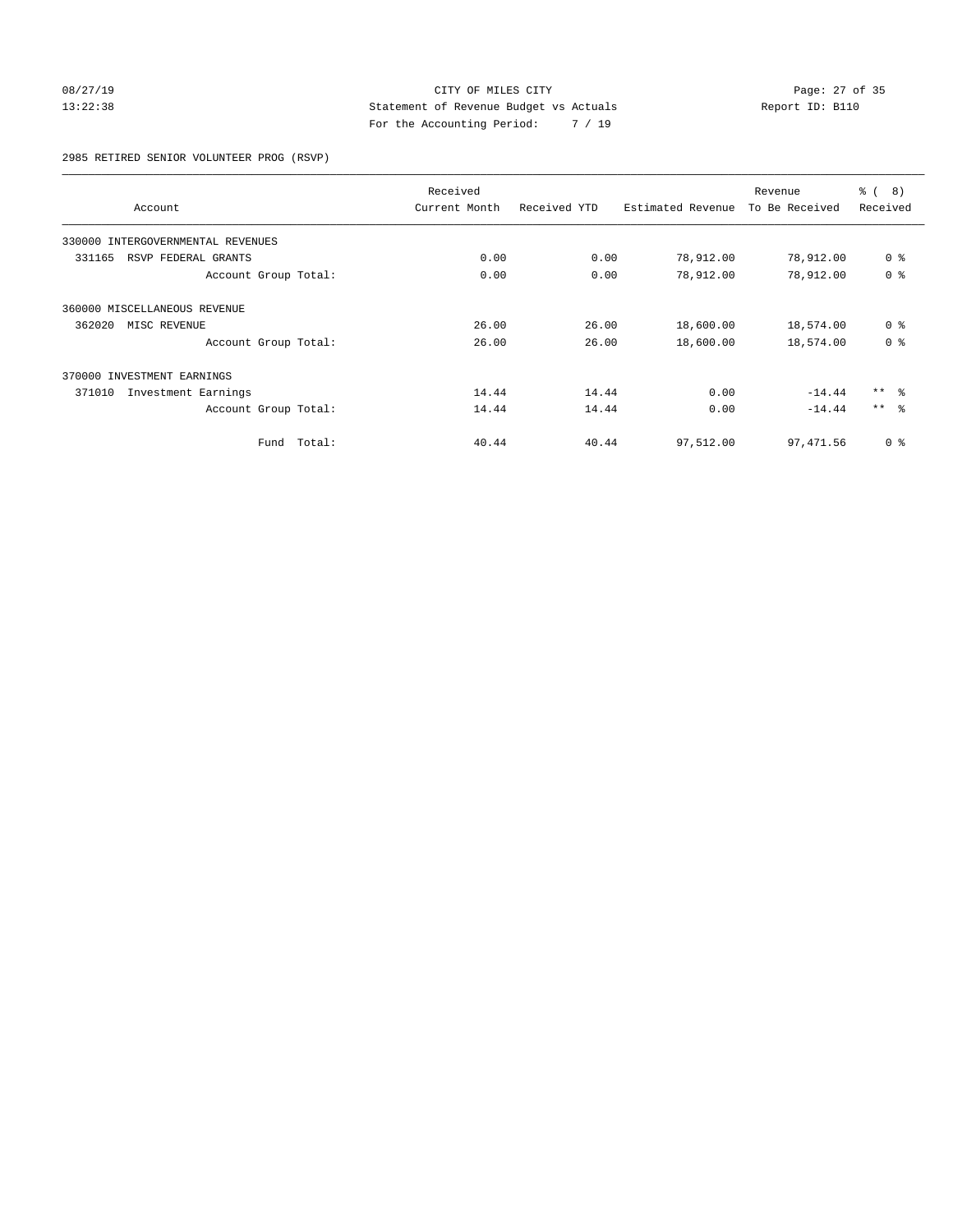# 08/27/19 Page: 28 of 35 13:22:38 Statement of Revenue Budget vs Actuals Report ID: B110 For the Accounting Period: 7 / 19

3670 SID 211

| Account                                           | Received<br>Current Month | Received YTD | Estimated Revenue To Be Received | Revenue  | <sub>ර</sub> ි ( 8 )<br>Received |
|---------------------------------------------------|---------------------------|--------------|----------------------------------|----------|----------------------------------|
| 360000 MISCELLANEOUS REVENUE                      |                           |              |                                  |          |                                  |
| Bond Principal and Interest Assessments<br>363020 | 0.00                      | 0.00         | 5,347.00                         | 5,347.00 | 0 %                              |
| Account Group Total:                              | 0.00                      | 0.00         | 5,347.00                         | 5,347.00 | 0 %                              |
| Fund Total:                                       | 0.00                      | 0.00         | 5,347.00                         | 5,347.00 | 0 %                              |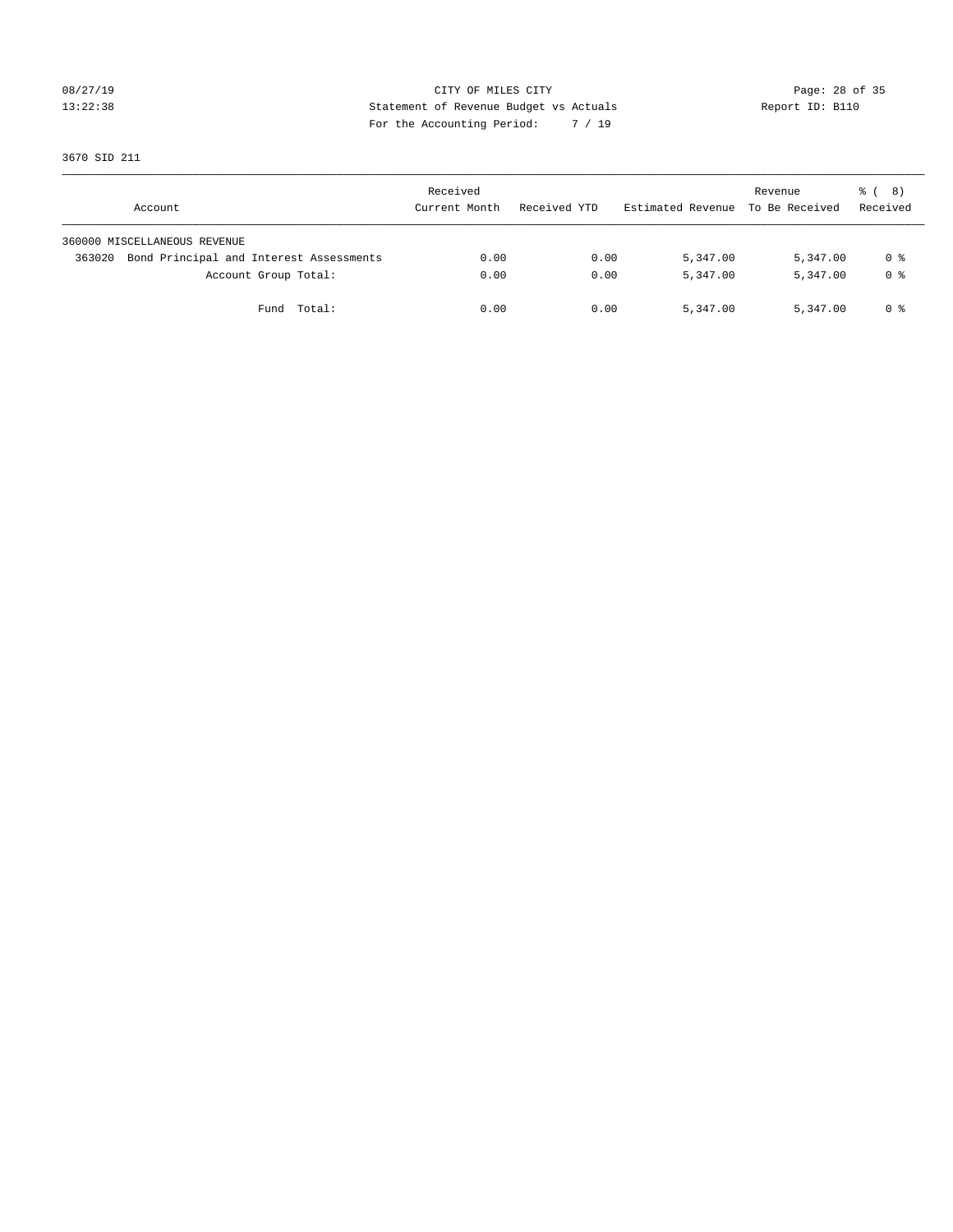### 08/27/19 Page: 29 of 35 13:22:38 Statement of Revenue Budget vs Actuals Report ID: B110 For the Accounting Period: 7 / 19

4000 General Fund Capitol Improvement Fund

| Account                                | Received<br>Current Month | Received YTD | Estimated Revenue | Revenue<br>To Be Received | る (<br>8)<br>Received |
|----------------------------------------|---------------------------|--------------|-------------------|---------------------------|-----------------------|
|                                        |                           |              |                   |                           |                       |
| INVESTMENT EARNINGS<br>370000          |                           |              |                   |                           |                       |
| 371010<br>Investment Earnings          | 198.16                    | 198.16       | 1,400.00          | 1,201.84                  | $14$ %                |
| Account Group Total:                   | 198.16                    | 198.16       | 1,400.00          | 1,201.84                  | $14*$                 |
| 380000 OTHER FINANCING SOURCES         |                           |              |                   |                           |                       |
| Interfund Operating Transfer<br>383000 | 0.00                      | 0.00         | 50,000.00         | 50,000.00                 | 0 %                   |
| Account Group Total:                   | 0.00                      | 0.00         | 50,000.00         | 50,000.00                 | 0 <sup>8</sup>        |
| Total:<br>Fund                         | 198.16                    | 198.16       | 51,400.00         | 51,201.84                 | 0 %                   |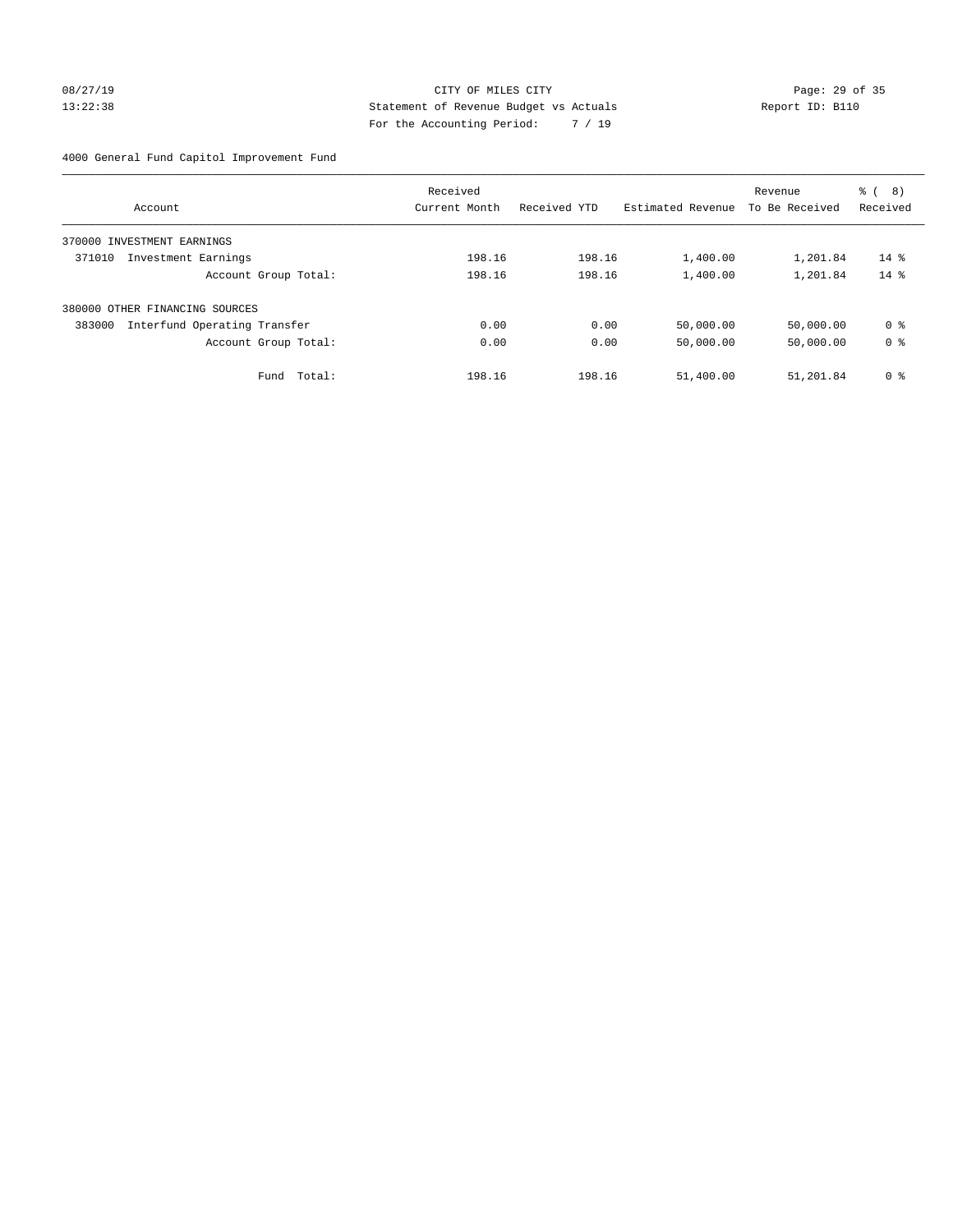### 08/27/19 Page: 30 of 35 13:22:38 Statement of Revenue Budget vs Actuals Report ID: B110 For the Accounting Period: 7 / 19

4060 CAPITAL IMPROV-PUBLIC WORKS

|        |                                    | Received      |              |                   | Revenue        | $\frac{6}{6}$ ( 8) |
|--------|------------------------------------|---------------|--------------|-------------------|----------------|--------------------|
|        | Account                            | Current Month | Received YTD | Estimated Revenue | To Be Received | Received           |
|        | 320000 LICENSES AND PERMITS        |               |              |                   |                |                    |
| 323040 | Other Miscellaneous Permits        | 900.00        | 900.00       | 4,200.00          | 3,300.00       | $21*$              |
|        | Account Group Total:               | 900.00        | 900.00       | 4,200.00          | 3,300.00       | $21*$              |
|        | 340000 Charges for Services        |               |              |                   |                |                    |
| 343014 | Street Cleaning                    | 0.00          | 0.00         | 10,800.00         | 10,800.00      | 0 <sup>8</sup>     |
| 343016 | Prkg Vio/Off Str-Impnd Fees        | 0.00          | 0.00         | 500.00            | 500.00         | 0 <sup>8</sup>     |
| 343018 | Sale of Street & Roadway Materials | 0.00          | 0.00         | 1,000.00          | 1,000.00       | 0 <sup>8</sup>     |
|        | Account Group Total:               | 0.00          | 0.00         | 12,300.00         | 12,300.00      | 0 <sup>8</sup>     |
|        | 370000 INVESTMENT EARNINGS         |               |              |                   |                |                    |
| 371010 | Investment Earnings                | 1,371.97      | 1,371.97     | 2,500.00          | 1,128.03       | 55%                |
|        | Account Group Total:               | 1,371.97      | 1,371.97     | 2,500.00          | 1,128.03       | 55 <sup>8</sup>    |
|        | 380000 OTHER FINANCING SOURCES     |               |              |                   |                |                    |
| 383000 | Interfund Operating Transfer       | 0.00          | 0.00         | 285,000.00        | 285,000.00     | 0 <sup>8</sup>     |
|        | Account Group Total:               | 0.00          | 0.00         | 285,000.00        | 285,000.00     | 0 <sup>8</sup>     |
|        | Fund Total:                        | 2,271.97      | 2,271.97     | 304,000.00        | 301,728.03     | 1 <sup>8</sup>     |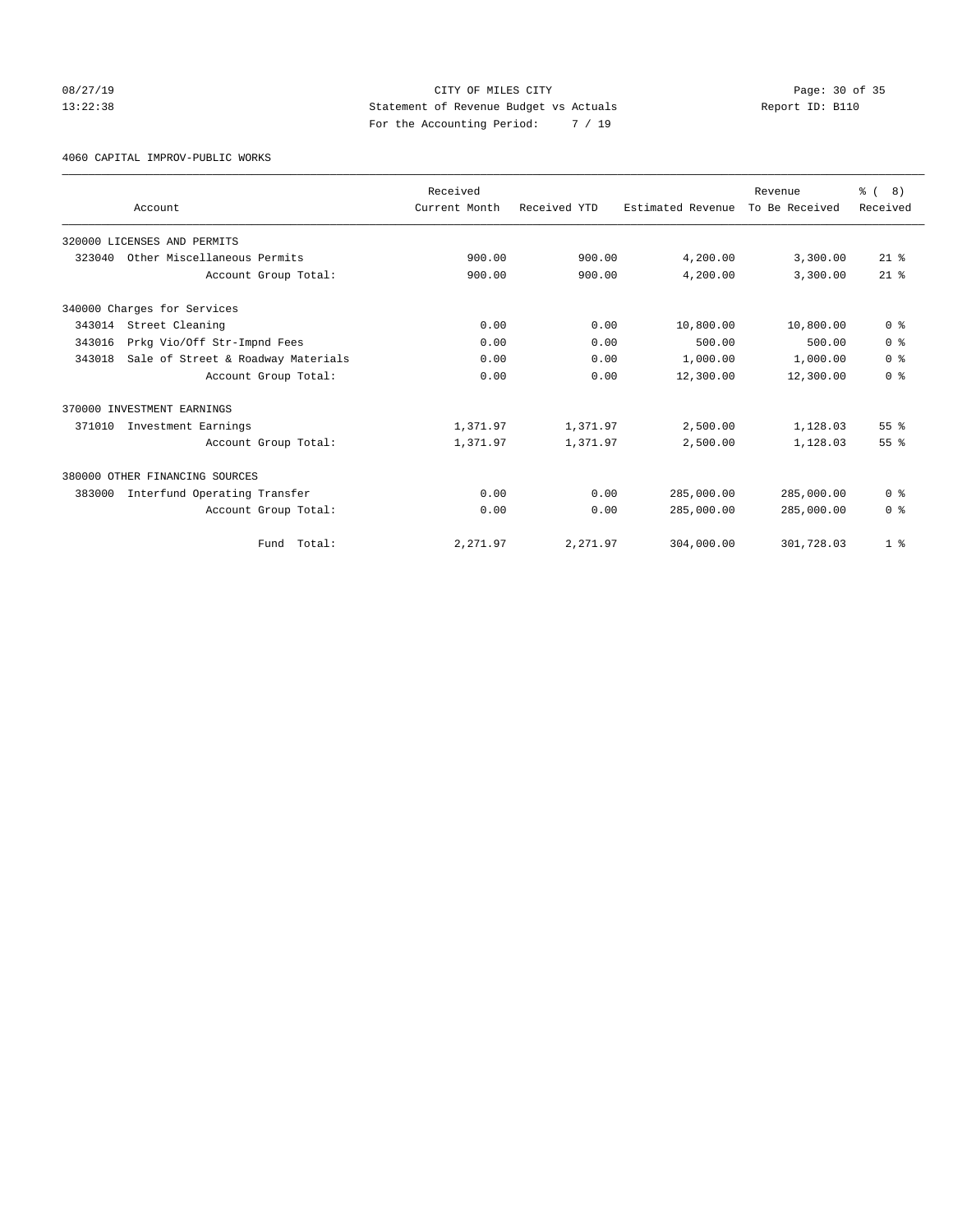# 08/27/19 Page: 31 of 35 13:22:38 Statement of Revenue Budget vs Actuals Report ID: B110 For the Accounting Period: 7 / 19

# 5210 WATER UTILITY

|        |                                | Received      |              |                   | Revenue        | $\frac{6}{6}$ ( 8) |
|--------|--------------------------------|---------------|--------------|-------------------|----------------|--------------------|
|        | Account                        | Current Month | Received YTD | Estimated Revenue | To Be Received | Received           |
|        | 340000 Charges for Services    |               |              |                   |                |                    |
| 343021 | Metered Water Sales            | 226,520.37    | 226,520.37   | 1,989,000.00      | 1,762,479.63   | $11$ %             |
| 343022 | Unmetered Water Sales/Chrgoffs | 0.00          | 0.00         | 500.00            | 500.00         | 0 <sup>8</sup>     |
| 343023 | Bulk Water Sales               | 359.59        | 359.59       | 10,000.00         | 9,640.41       | 4%                 |
| 343025 | Hookup Fee                     | 70.00         | 70.00        | 2,500.00          | 2,430.00       | 3%                 |
| 343026 | Water Install/Tap Chrgs/Labor  | 448.00        | 448.00       | 7,000.00          | 6,552.00       | 6 %                |
| 343027 | Chg for Wtr Dept. Serv         | 2,243.38      | 2,243.38     | 15,000.00         | 12,756.62      | 15 <sup>°</sup>    |
| 343029 | Curb Stop Replacement Fee      | 3,640.00      | 3,640.00     | 43,000.00         | 39,360.00      | 8 %                |
|        | Account Group Total:           | 233, 281.34   | 233, 281.34  | 2,067,000.00      | 1,833,718.66   | $11$ %             |
| 370000 | INVESTMENT EARNINGS            |               |              |                   |                |                    |
| 371010 | Investment Earnings            | 13,097.97     | 13,097.97    | 45,000.00         | 31,902.03      | $29$ $%$           |
|        | Account Group Total:           | 13,097.97     | 13,097.97    | 45,000.00         | 31,902.03      | 29%                |
|        | Total:<br>Fund                 | 246, 379. 31  | 246, 379. 31 | 2,112,000.00      | 1,865,620.69   | $12$ %             |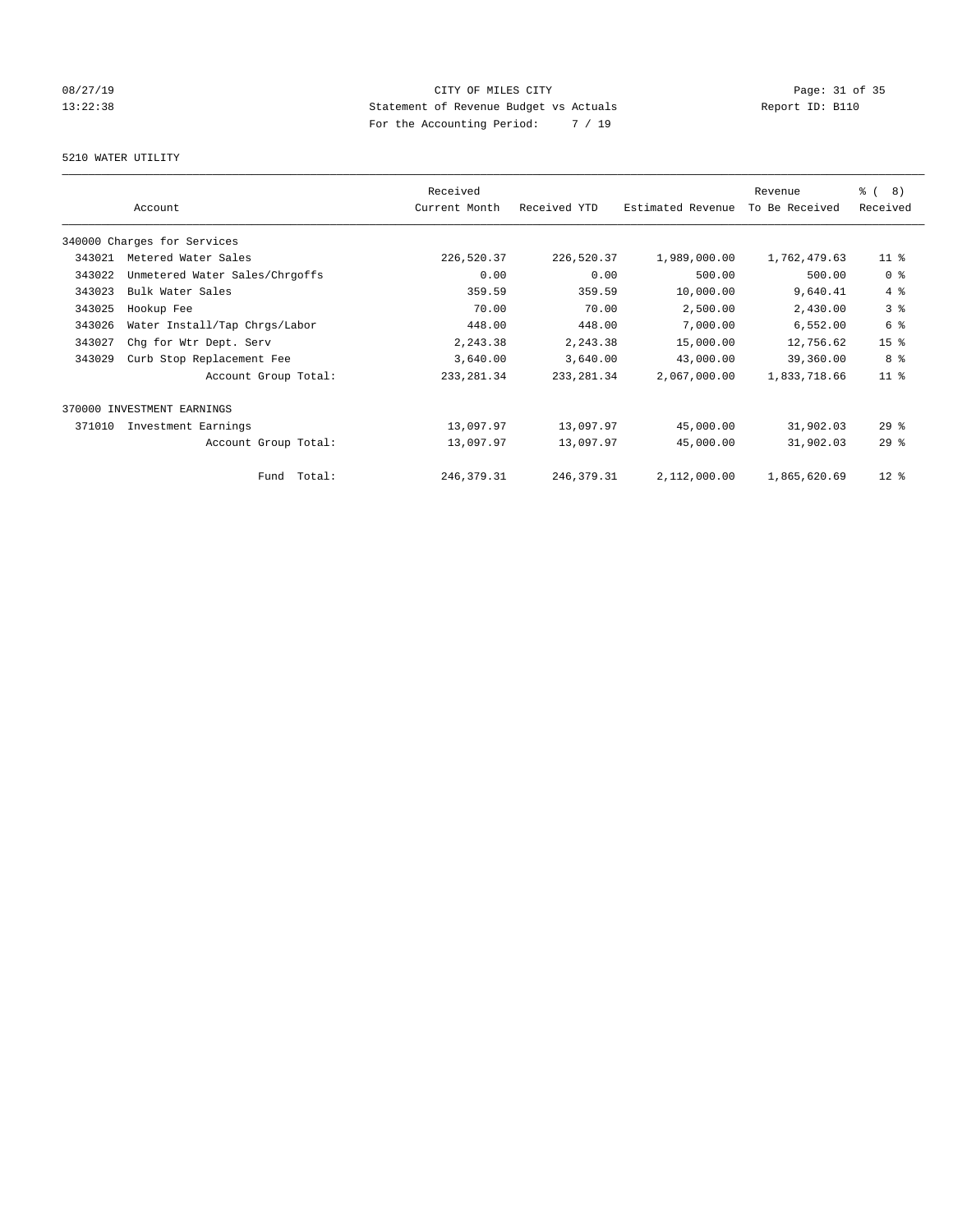# 08/27/19 Page: 32 of 35 13:22:38 Statement of Revenue Budget vs Actuals Report ID: B110 For the Accounting Period: 7 / 19

### 5310 SEWER UTILITY

|        |                                     | Received      |              |                   | Revenue        | $\frac{6}{6}$ ( 8) |
|--------|-------------------------------------|---------------|--------------|-------------------|----------------|--------------------|
|        | Account                             | Current Month | Received YTD | Estimated Revenue | To Be Received | Received           |
|        | 340000 Charges for Services         |               |              |                   |                |                    |
| 341075 | Serv/Cnty-Interlocal Agmt           | 0.00          | 0.00         | 1,530.00          | 1,530.00       | 0 <sup>8</sup>     |
| 343031 | Sewer Service Charges               | 169,852.91    | 169,852.91   | 2,040,000.00      | 1,870,147.09   | 8 %                |
| 343032 | Sewer Installation Charges/Chrgoffs | 0.00          | 0.00         | 1,500.00          | 1,500.00       | 0 <sup>8</sup>     |
| 343033 | Hookup Fee                          | 0.00          | 0.00         | 1,000.00          | 1,000.00       | 0 <sup>8</sup>     |
| 343034 | Treatment Facilities Fees           | 110.00        | 110.00       | 2,000.00          | 1,890.00       | 6 %                |
| 343036 | Miscellaneous Sewer Revenue (Labor) | 0.00          | 0.00         | 4,000.00          | 4,000.00       | 0 <sup>8</sup>     |
| 343037 | Baker Road Etc.                     | 1,203.39      | 1,203.39     | 12,000.00         | 10,796.61      | $10*$              |
|        | Account Group Total:                | 171,166.30    | 171,166.30   | 2,062,030.00      | 1,890,863.70   | 8 %                |
|        | 360000 MISCELLANEOUS REVENUE        |               |              |                   |                |                    |
|        | 361010 Land Rental                  | 2,873.90      | 2,873.90     | 0.00              | $-2,873.90$    | $***$ $=$          |
|        | Account Group Total:                | 2,873.90      | 2,873.90     | 0.00              | $-2,873.90$    | $***$ $ -$         |
|        | 370000 INVESTMENT EARNINGS          |               |              |                   |                |                    |
| 371010 | Investment Earnings                 | 7,564.01      | 7,564.01     | 35,000.00         | 27, 435.99     | $22$ $%$           |
|        | Account Group Total:                | 7,564.01      | 7.564.01     | 35,000.00         | 27, 435.99     | $22$ $%$           |
|        | 380000 OTHER FINANCING SOURCES      |               |              |                   |                |                    |
| 381070 | Proceeds/Loans/Intercap 016-2015    | 0.00          | 0.00         | 489, 355.00       | 489, 355.00    | 0 <sup>8</sup>     |
|        | Account Group Total:                | 0.00          | 0.00         | 489, 355.00       | 489,355.00     | 0 <sup>8</sup>     |
|        | Fund Total:                         | 181,604.21    | 181,604.21   | 2,586,385.00      | 2,404,780.79   | 7 %                |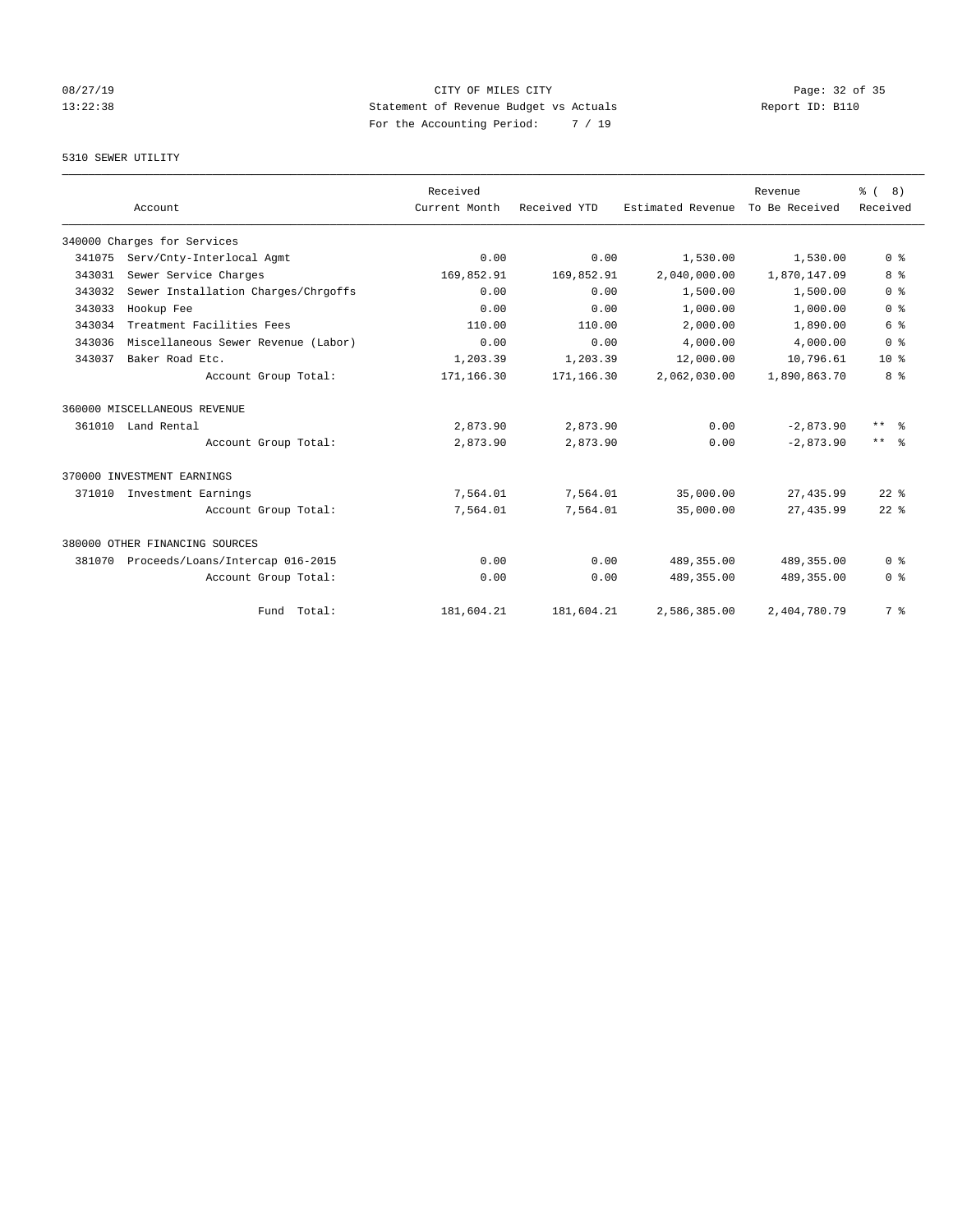### 08/27/19 Page: 33 of 35 13:22:38 Statement of Revenue Budget vs Actuals Report ID: B110 For the Accounting Period: 7 / 19

5510 AMBULANCE FUND

|              |                                        | Received      |              |                   | Revenue        | $\frac{6}{6}$ ( 8) |
|--------------|----------------------------------------|---------------|--------------|-------------------|----------------|--------------------|
|              | Account                                | Current Month | Received YTD | Estimated Revenue | To Be Received | Received           |
| 310000 TAXES |                                        |               |              |                   |                |                    |
| 311010       | Real Property Taxes                    | 48.13         | 48.13        | 9,000.00          | 8,951.87       | 1 <sup>8</sup>     |
| 311020       | Personal Property Taxes                | 9.88          | 9.88         | 220.00            | 210.12         | 4%                 |
| 312000       | Penalty & Interest on Delinquent Taxes | 2.88          | 2.88         | 25.00             | 22.12          | $12*$              |
|              | Account Group Total:                   | 60.89         | 60.89        | 9,245.00          | 9,184.11       | 1 <sup>8</sup>     |
|              | 330000 INTERGOVERNMENTAL REVENUES      |               |              |                   |                |                    |
| 331040       | Medicaid Supplemental Program-State    | 0.00          | 0.00         | 12,000.00         | 12,000.00      | 0 <sup>8</sup>     |
| 334000       | State Grants                           | 0.00          | 0.00         | 50,000.00         | 50,000.00      | 0 <sup>8</sup>     |
|              | Account Group Total:                   | 0.00          | 0.00         | 62,000.00         | 62,000.00      | 0 <sup>8</sup>     |
|              | 340000 Charges for Services            |               |              |                   |                |                    |
| 341075       | Serv/Cnty-Interlocal Agmt              | 0.00          | 0.00         | 45,000.00         | 45,000.00      | 0 <sup>8</sup>     |
| 342026       | Ambulance Charges                      | 126,675.38    | 126,675.38   | 900,000.00        | 773, 324.62    | $14*$              |
| 342027       | Ambulance Standby                      | 0.00          | 0.00         | 7,000.00          | 7,000.00       | 0 <sup>8</sup>     |
|              | Account Group Total:                   | 126,675.38    | 126,675.38   | 952,000.00        | 825, 324.62    | 13 <sup>8</sup>    |
|              | 360000 MISCELLANEOUS REVENUE           |               |              |                   |                |                    |
|              | 366010 Misc- From Charge off Accts     | 5, 154. 16    | 5,154.16     | 5,000.00          | $-154.16$      | 103 <sub>8</sub>   |
|              | Account Group Total:                   | 5, 154. 16    | 5,154.16     | 5,000.00          | $-154.16$      | 103 <sub>8</sub>   |
|              | Fund Total:                            | 131,890.43    | 131,890.43   | 1,028,245.00      | 896, 354.57    | $13*$              |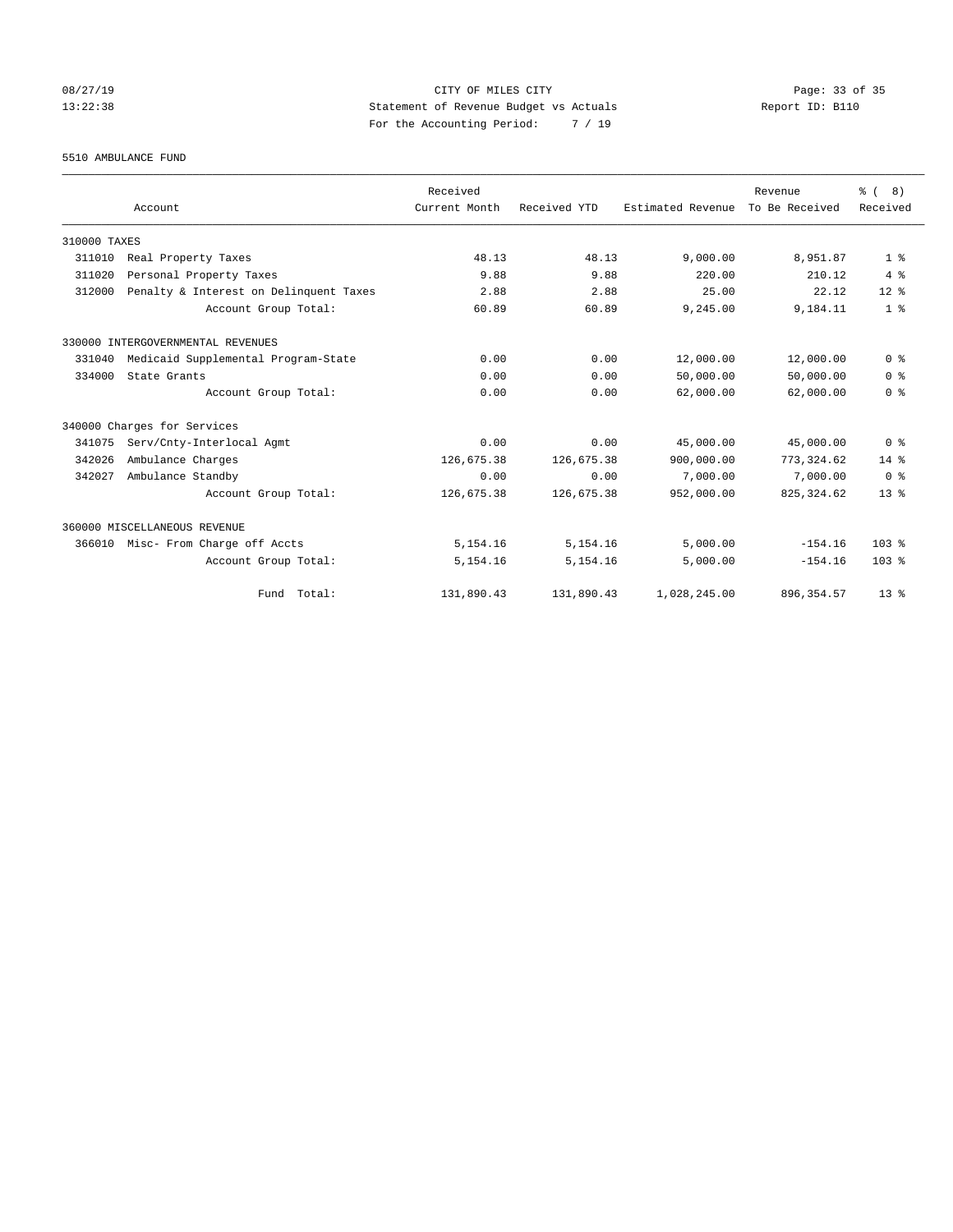08/27/19 Page: 34 of 35 13:22:38 Statement of Revenue Budget vs Actuals Report ID: B110 For the Accounting Period: 7 / 19

# 5610 AIRPORT OPERATING

|              |                                         | Received      |              |                                  | Revenue      | ී (<br>8)       |
|--------------|-----------------------------------------|---------------|--------------|----------------------------------|--------------|-----------------|
|              | Account                                 | Current Month | Received YTD | Estimated Revenue To Be Received |              | Received        |
| 310000 TAXES |                                         |               |              |                                  |              |                 |
| 311010       | Real Property Taxes                     | 72.20         | 72.20        | 13,711.00                        | 13,638.80    | 1 <sup>8</sup>  |
| 311020       | Personal Property Taxes                 | 14.83         | 14.83        | 335.00                           | 320.17       | 4%              |
| 312000       | Penalty & Interest on Delinquent Taxes  | 4.32          | 4.32         | 40.00                            | 35.68        | $11$ %          |
|              | Account Group Total:                    | 91.35         | 91.35        | 14,086.00                        | 13,994.65    | 1 <sup>8</sup>  |
|              | 330000 INTERGOVERNMENTAL REVENUES       |               |              |                                  |              |                 |
| 331126       | AIP 019-2021                            | 0.00          | 0.00         | 1.00                             | 1.00         | 0 <sup>8</sup>  |
| 331127       | FAA AIP 017-2018                        | 0.00          | 0.00         | 380,262.00                       | 380,262.00   | 0 <sup>8</sup>  |
| 334060       | Coal Impact Grant-016-2015              | 0.00          | 0.00         | 48,900.00                        | 48,900.00    | 0 <sup>8</sup>  |
|              | Account Group Total:                    | 0.00          | 0.00         | 429,163.00                       | 429,163.00   | 0 <sup>8</sup>  |
|              | 340000 Charges for Services             |               |              |                                  |              |                 |
| 341075       | Serv/Cnty-Interlocal Agmt               | 0.00          | 0.00         | 30,000.00                        | 30,000.00    | 0 <sup>8</sup>  |
| 343018       | Sale of Street & Roadway Materials      | 618.00        | 618.00       | 1,000.00                         | 382.00       | 62 %            |
| 343061       | Landing Fees                            | 194.25        | 194.25       | 2,000.00                         | 1,805.75     | $10*$           |
| 343062       | Aviation Fuel                           | 70,701.93     | 70,701.93    | 300,000.00                       | 229,298.07   | $24$ %          |
| 343064       | Hangar Rent                             | 6,385.61      | 6,385.61     | 58,000.00                        | 51,614.39    | 11 <sup>8</sup> |
| 343065       | Building Rentals                        | 1,174.50      | 1,174.50     | 14,000.00                        | 12,825.50    | 8 %             |
| 343067       | Other - Miscellaneous                   | 56.00         | 56.00        | 500.00                           | 444.00       | $11$ %          |
| 343069       | Aq Contract                             | 0.00          | 0.00         | 10,500.00                        | 10,500.00    | 0 %             |
|              | Account Group Total:                    | 79,130.29     | 79,130.29    | 416,000.00                       | 336,869.71   | $19*$           |
|              | 360000 MISCELLANEOUS REVENUE            |               |              |                                  |              |                 |
| 361010       | Land Rental                             | 1,223.80      | 1,223.80     | 25,000.00                        | 23,776.20    | 5 <sup>°</sup>  |
| 362020       | MISC REVENUE                            | 3.40          | 3.40         | 300.00                           | 296.60       | 1 <sup>8</sup>  |
|              | Account Group Total:                    | 1,227.20      | 1,227.20     | 25,300.00                        | 24,072.80    | 5 %             |
|              | 370000 INVESTMENT EARNINGS              |               |              |                                  |              |                 |
|              | 371010 Investment Earnings              | 315.76        | 315.76       | 2,500.00                         | 2,184.24     | $13*$           |
|              | Account Group Total:                    | 315.76        | 315.76       | 2,500.00                         | 2,184.24     | $13*$           |
|              | 380000 OTHER FINANCING SOURCES          |               |              |                                  |              |                 |
|              | 381070 Proceeds/Loans/Intercap 016-2015 | 0.00          | 0.00         | 264,000.00                       | 264,000.00   | 0 <sup>8</sup>  |
|              | Account Group Total:                    | 0.00          | 0.00         | 264,000.00                       | 264,000.00   | 0 <sup>8</sup>  |
|              | Total:<br>Fund                          | 80,764.60     | 80,764.60    | 1,151,049.00                     | 1,070,284.40 | 7 %             |